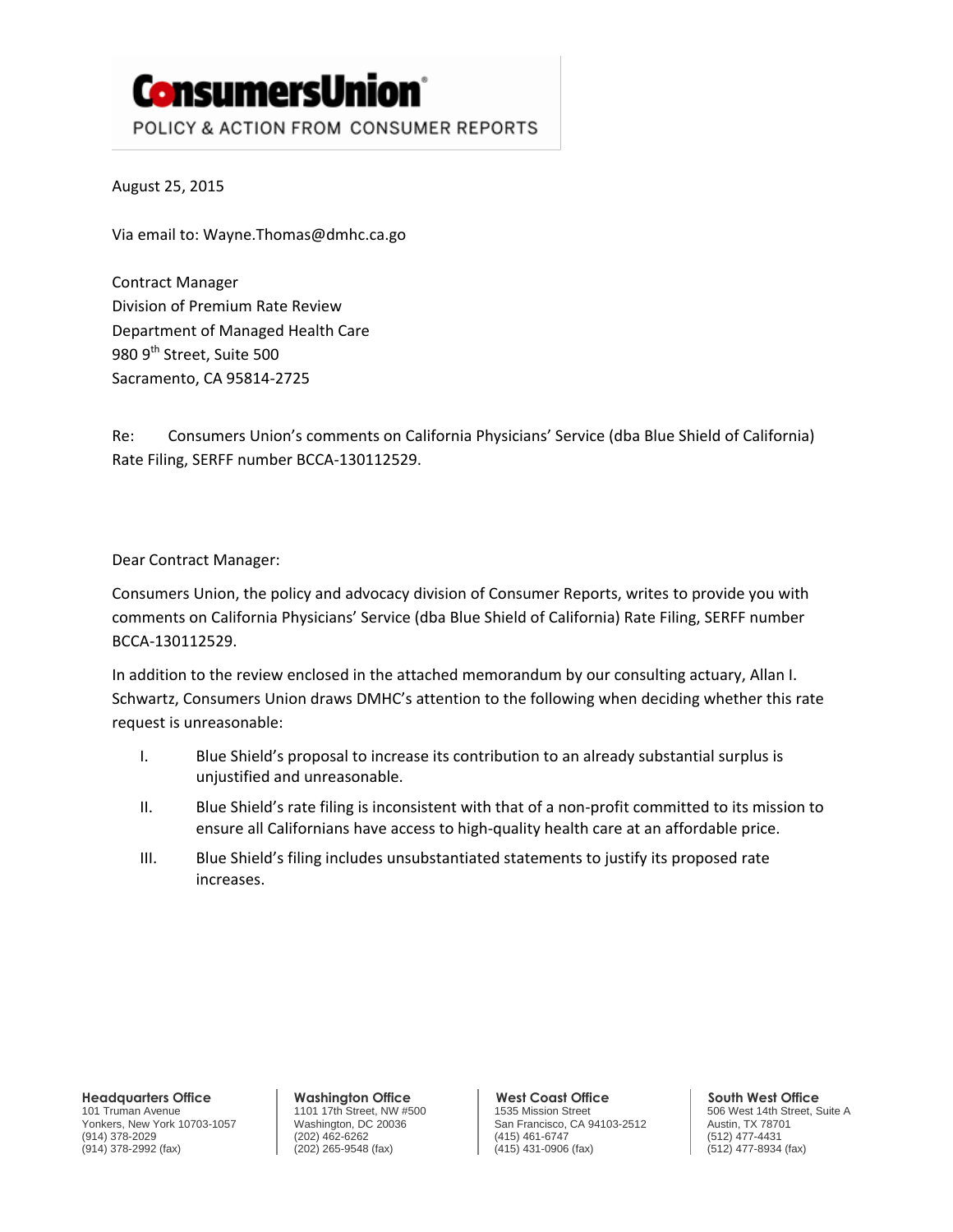## **I. Blue Shield's proposal to increase its contribution to an already substantial surplus is unjustified and unreasonable.**

Among the rate review requirements set by the Affordable Care Act, carriers must submit information on their capital, surplus, and reserve needs. $^1$  This information serves as a critical tool for regulators to discourage excessive surplus by rejecting proposed increases that are unjustified on the basis of needs for additional capital, surplus and reserves, in light of the carrier's anticipated MLR and other factors. Although DMHC cannot instruct Blue Shield how to use premiums, the Department can reject Blue Shield's proposal to collect excessive premiums in the first place.

According to Blue Shield's recent quarterly filing, the carrier holds nearly \$4 billion in surplus, continuing its trend of annual surplus growth shown in Table 1, below.



Contributing to surplus in any year is neither a given nor a necessity for a non-profit carrier with a robust surplus, such as Blue Shield. Especially in light of tangible net equity over 12-times in excess of that which is required by the state, it is questionable why the carrier needs to grow its surplus at all. In contrast, for the 2015 plan year, Kaiser—another California non-profit carrier with substantial tangible net equity—intentionally drew from its surplus.<sup>2</sup> The results were far from catastrophic. Indeed, Kaiser's surplus remained sizeable for the 2016 plan year and the carrier only proposes to increase its own surplus by a modest 0.3% in the 2016 plan year.<sup>3</sup> Blue Shield should reduce its proposed rate increase and instead defray health care and administrative cost<sup>4</sup> increases in 2016 with its sizeable surplus.

l

 $^{1}$  CMS's determination of Effective Rate Review Programs, 45 CFR 154.301.

 $2$  "The target margin in the 2015 rate filing was (4.8%)". Kaiser Foundation Health Plan, Inc. Actuarial Memorandum at 5.

<sup>&</sup>lt;sup>3</sup> Kaiser Foundation Health Plan, Inc. Amended Actuarial Memorandum, Exhibit E-1, 30 July 2015 at 6.

<sup>&</sup>lt;sup>4</sup> Blue Shield projects an increase in percent of premium dollars used for administrative costs from 7.8% to 9.28%. Milliman client Report for Blue Shield of California, Inc., 27 July 2015, at 7.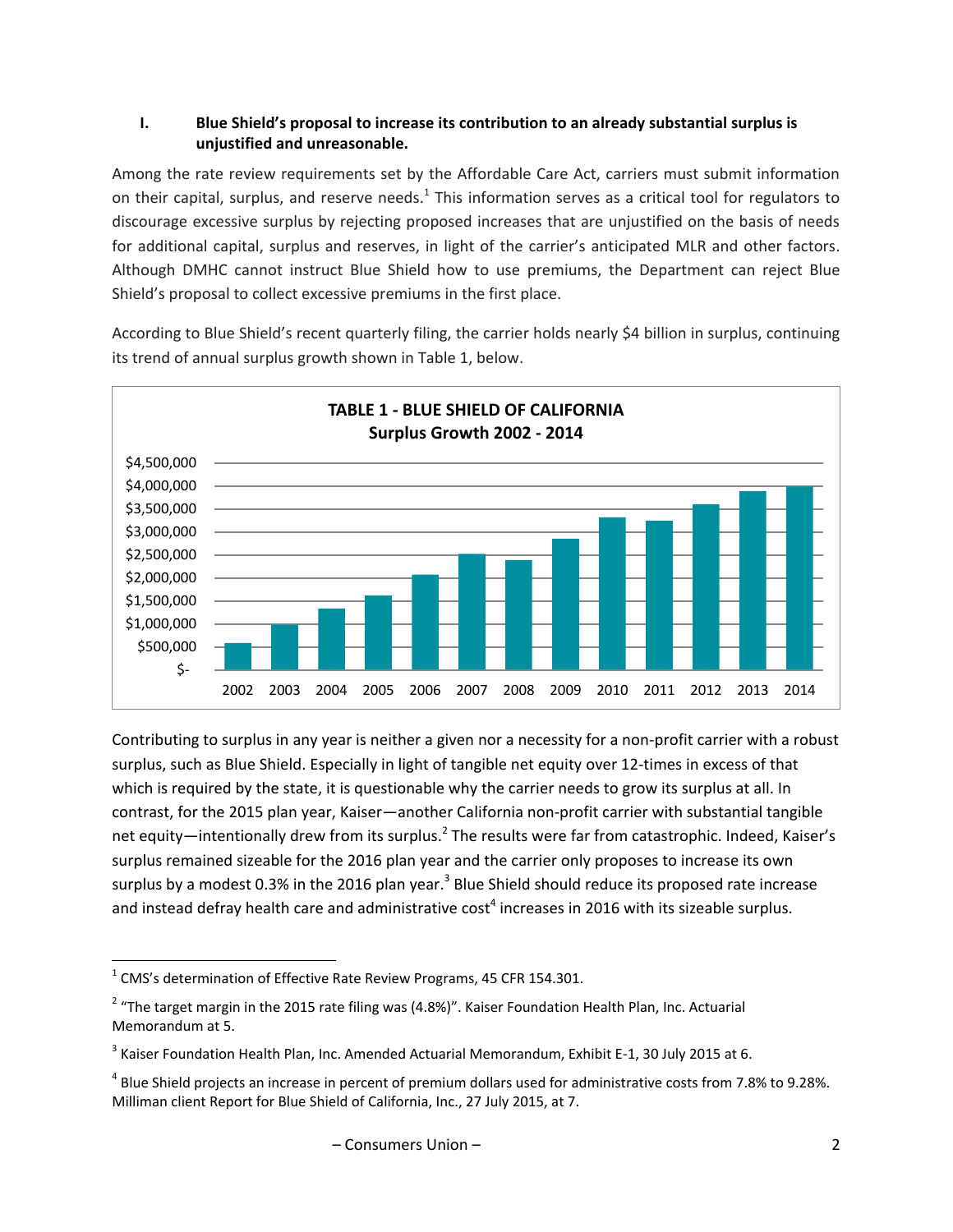We strongly urge the DMHC to question Blue Shield on its proposed increase to an already robust surplus. For the 2015 plan year—when Blue Shield proposed increasing its contribution by 0.8% to 1.95%—DMHC's outside actuary requested an explanation of the rationale behind increasing contributions to surplus. The Final PDF Pipeline<sup>5</sup> of Blue Shield rate review documents show the response received was the same as what was originally in the carrier's filing; in other words, Blue Shield was non-responsive.<sup>6</sup> A similar non-response this year should deem the rate proposal unjustified.

# **II. Blue Shield's rate filing is inconsistent with that of a non-profit committed to its mission to ensure all Californians have access to high-quality health care at an affordable price.**

It is generally understood that not-for-profit corporations, such as Blue Shield, are mission-driven institutions that benefit the communities they serve. As a California not-for-profit corporation, Blue Shield has stated that "[p]hilosophically, being a not-for-profit means we're guided by our mission to ensure all Californians have access to high-quality health care at an affordable price."<sup>7</sup> The carrier's rhetoric, however, tells a different story than the picture painted by its skeletal rate filing and recent revocation of its tax-exempt status.<sup>8</sup>

# The proposed contribution to surplus would explicitly violate Blue Shield's "2% Pledge".

 $\overline{\phantom{a}}$ 

In 2011, Blue Shield instituted its *2% Pledge*, to "set rates and manage performance such that [it] earn[s] no more than 2% in profits."<sup>9</sup> Consumers Union is alarmed that for the 2016 plan year, Blue Shield proposes to *increase* its contribution to surplus from 1.95%—just a hair under the 2% Pledge—to 2.09% $^{10}$ , a clear breach of the pledge altogether. As we previously commented regarding its prior surplus

<sup>&</sup>lt;sup>5</sup> The Final PDF Pipeline is posted on DMHC's premium rate review filings web page for Blue Shield's individual rate filing for the 2015 plan year, available a[t http://wpso.dmhc.ca.gov/ratereview/Detail.aspx?lrh=oS8THuk9968%24](http://wpso.dmhc.ca.gov/ratereview/Detail.aspx?lrh=oS8THuk9968%24) (accessed August 24, 2015).

<sup>&</sup>lt;sup>6</sup> See Letter from Lewis & Ellis, Inc. to Michael Cole, 24 September 2014, available in the <u>Final PDF Pipeline</u> and the Excel document 09-24-2014 CommentLetterResponse, both available at [http://wpso.dmhc.ca.gov/ratereview/Detail.aspx?lrh=oS8THuk9968%24.](http://wpso.dmhc.ca.gov/ratereview/Detail.aspx?lrh=oS8THuk9968%24)

<sup>7</sup> Blue Shield of California website, *What Does Being a Non-Profit Mean to Us?* Accessed August 28, 2014, available at <https://www.blueshieldca.com/employer/knowledge-center/features/perspectives/not-for-profit.sp> (accessed August 25, 2015).

 $^8$  California Physicians' Service dba Blue Shield of California Annual Financial Reporting Form submitted to DMHC for the year ending December 31, 2014, Overflow (1) worksheet.

 $^9$  Blue Shield of California website, Our Pledge to Keep Healthcare Affordable, available at [https://www.blueshieldca.com/bsca/about-blue-shield/health-reform/our-involvement/healthcare-quality](https://www.blueshieldca.com/bsca/about-blue-shield/health-reform/our-involvement/healthcare-quality-value/our-pledge.sp)[value/our-pledge.sp.](https://www.blueshieldca.com/bsca/about-blue-shield/health-reform/our-involvement/healthcare-quality-value/our-pledge.sp) (Accessed August 25, 2015.)

<sup>&</sup>lt;sup>10</sup> Blue Shield Actuarial Memorandum at p.7. Additionally, Blue Shield's description of the increase to surplus to 2.09% as only a small. 0.1%, increase over 2015 suggests either a purposefully misleading miscalculation—2.09% is not a 0.1% increase from 1.95%—or it that Blue Shield actually contributed more towards their surplus in 2015 than planned. Or both. In reality, the proposal to increase their contribution to surplus to 2.09% represents a 7%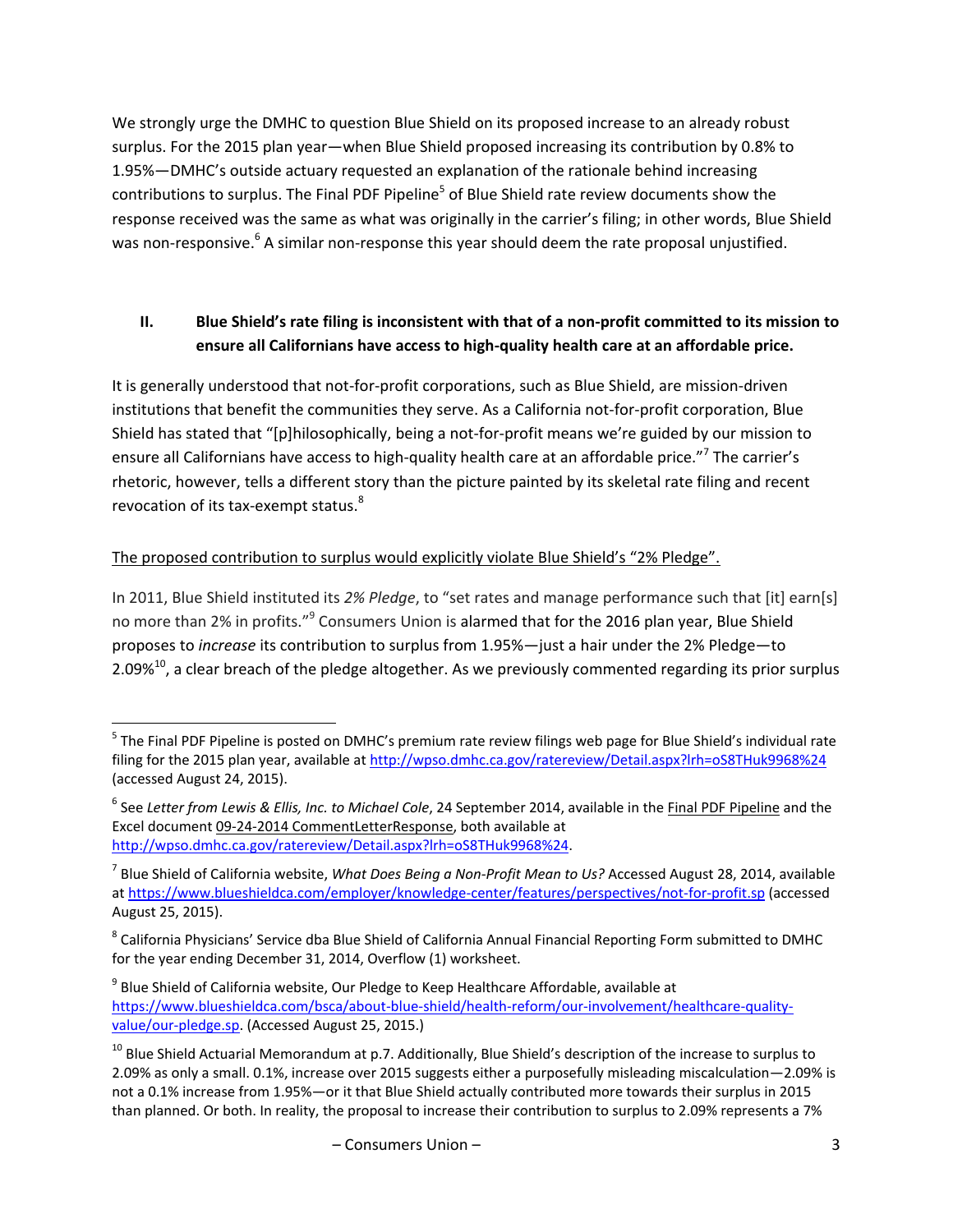growth trend, Blue Shield "stands out for its relentless surplus growth despite changes under the ACA and its own '2% Pledge' to limit profit-taking, declared in 2011. $^{\prime\prime 11}$  The current proposal begs the questions:

- How does Blue Shield justify the increased contribution to surplus when its tangible net equity is already markedly more than what is required or necessary?
- Why would an organization that has pledged to return to consumers all contributions to surplus in excess of 2% propose to do so in the first place unless they plan to disregard the pledge?
- How is the 2% contribution to revenue calculated and how is the refund "to customers or the community" determined?

Given that the 2% Pledge is at the discretion of Blue Shield's board of directors<sup>12</sup> and that in its rate filing Blue Shield failed to mention the pledge in the same prominence it has in previous rate filing justifications<sup>13</sup>, there is reason to question whether Blue Shield is turning away from its pledge altogether. This does not comport with an organization following its mission to "ensure all Californians have access to high-quality health care at an affordable price."<sup>14</sup>

Failure to meet the 80% MLR floor in the 2014 plan year indicates Blue Shield's use of premium dollars disregards the needs of its enrollees.

The ACA includes MLR rebates as a factor in rate review, and that requirement is included as part of California's rate review process. <sup>15, 16</sup> As with surplus, DMHC cannot make demands on Blue Shield regarding its MLR. However, it can look at the carrier's historical and projected loss ratios when determining whether the proposed rate changes for 2016 are reasonable and justified.

increase over what was proposed for 2015, which was already arguably too much, and a blatant violation of Blue Shield's own 2% Pledge.

<sup>11</sup> Mendelsohn, Dena, *How Much is Too Much: Nonprofit Insurer Surplus After the ACA*, June 2015, at p.4. Available a[t http://consumersunion.org/research/how-much-is-too-much-nonprofit-insurer-surplus-after-the-aca.](http://consumersunion.org/research/how-much-is-too-much-nonprofit-insurer-surplus-after-the-aca)

 $12$  "In any year in which Blue Shield earns more than 2%, we will return the difference to our customers and the community, with approval from our board of directors." Blue Shield of California's 2% Pledge webpage, available at https://www.blueshieldca.com/bsca/about-blue-shield/health-reform/our-involvement/healthcare-qualityvalue/our-pledge.sp (accessed August 10, 2015).

 $13$  For the 2015 plan year, Blue Shield discussed the 2% Pledge in the context of its contribution to surplus. For the 2016 plan year, the carrier describes the 2% Pledge within the sub-section on its transitional reinsurance program, far from the section of the filing that details its projected contribution to surplus.

<sup>14</sup> Blue Shield of California *Mission & Values* web page, available a[t https://www.blueshieldca.com/bsca/about](https://www.blueshieldca.com/bsca/about-blue-shield/corporate/values.sp)[blue-shield/corporate/values.sp,](https://www.blueshieldca.com/bsca/about-blue-shield/corporate/values.sp) (accessed August 11, 2015).

 $15$  45 CFR 154.215(e)(2).

 $\overline{\phantom{a}}$ 

<sup>16</sup> "A plan shall submit any other information required under PPACA." California Health and Safety Code Section 1385.03(e)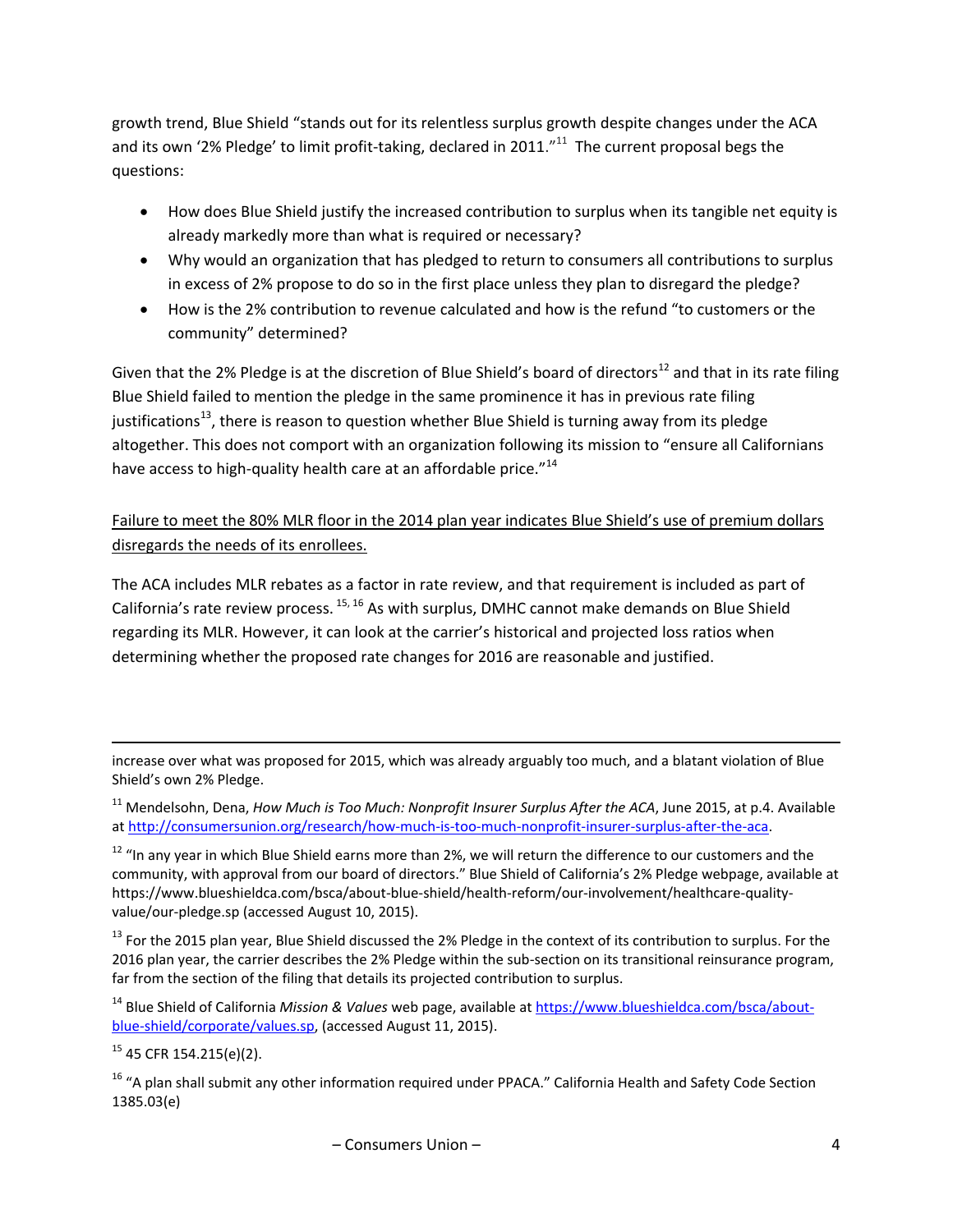According to a recent report to DMHC, Blue Shield will return \$62 million in MLR rebates to consumers this summer, for the 2014 plan year on the individual market.<sup>17</sup> Based on the MLR calculation set by the ACA, Blue Shield spent only 76.8% of each premium dollar on health care claims, 3.2% less than the minimum set to protect policyholders. The amount spent on health care may actually be even less, because the ACA calculation credits carriers for their contribution to the federal "risk corridor" program as a medical expense. Were that excluded from the calculation, Blue Shield will have spent only 72% of each premium dollar on health care.<sup>18</sup> A non-profit carrier with a mission "to ensure all Californians have access to high-quality health care at an affordable price" should not have trouble meeting the MLR minimum. And yet Blue Shield owed significant MLR rebates to its enrollees.

# Blue Shield sought to keep its rate filing justification from public view.

This year, Blue Shield made an unprecedented request of DMHC for confidential treatment of its rate filing justification, <sup>19</sup> notwithstanding that California's rate review law does not permit such confidentiality.<sup>20</sup> Citing Title 28, Sections 1007(a)(1) and (a)(2), but ignoring the underlying relevant statute, Blue Shield argued that the information in the rate filing justification is (1) proprietary or of a confidential business nature, (2) has been confidentially maintained by the business entity, and (3) the release of which would be damaging or prejudicial to the business concern, $^{21}$  and that "the public inspection of such information is not necessary for the purposes of the law under which the information was filed." Given that other carriers neither requested nor received trade secret protection for their rate filings, it is difficult to conclude that publicly disclosing Blue Shield's information would be either damaging or prejudicial. To contend that the public has no legitimate purpose for seeing the information contradicts the plain language, the very purpose and context of California's strong, public rate statute. $^{22}$ 

 $^{17}$  Medical Loss Ratio report on DMHC website. Note that this is larger than the amount originally predicted in the actual rate filing: \$53.5 million. Blue Shield Actuarial Memorandum at p.2.

<sup>18</sup> Johnson, Michael, *Blue Shield devoted just 72% of premiums to costs*, 6 August 2015, blog post available at <http://makeitrightblueshield.org/blog/2015/8/6/blue-shield-devoted-just-72-of-2014-premiums-to-medical-costs> (accessed August 20, 2015).

<sup>&</sup>lt;sup>19</sup> Letter to the Department of Managed Health Care, Licensing Division File Clerk, dated 5 June 2015, signed by Kim Morimoto Esq.

<sup>&</sup>lt;sup>20</sup> California Health and Safety Code §1385.03.

 $21$  The regulation also permits confidentiality if "the information is such that the private and/or public interest is served in withholding the information," which is certainly not the case when the conversation is around withholding rate filing justifications from the public during the rate review process.

 $22$  As Consumers Union has long argued, the trade secret exemption is designed to protect businesses from having key business and manufacturing details revealed to competitors for fear they will be stolen, not to protect actuarial calculations.<sup>22</sup> It has no place in the rate review process. For more on this, see Mendelsohn, Dena, *Health Insurance Rate Setting: Time to Raise the Bar and Lift the Veil of Secrecy*, Health Affairs Blog, 24 December 2014, available at [http://healthaffairs.org/blog/2014/12/24/health-insurance-rate-setting-time-to-raise-the-bar-and-lift](http://healthaffairs.org/blog/2014/12/24/health-insurance-rate-setting-time-to-raise-the-bar-and-lift-the-veil-of-secrecy)[the-veil-of-secrecy.](http://healthaffairs.org/blog/2014/12/24/health-insurance-rate-setting-time-to-raise-the-bar-and-lift-the-veil-of-secrecy)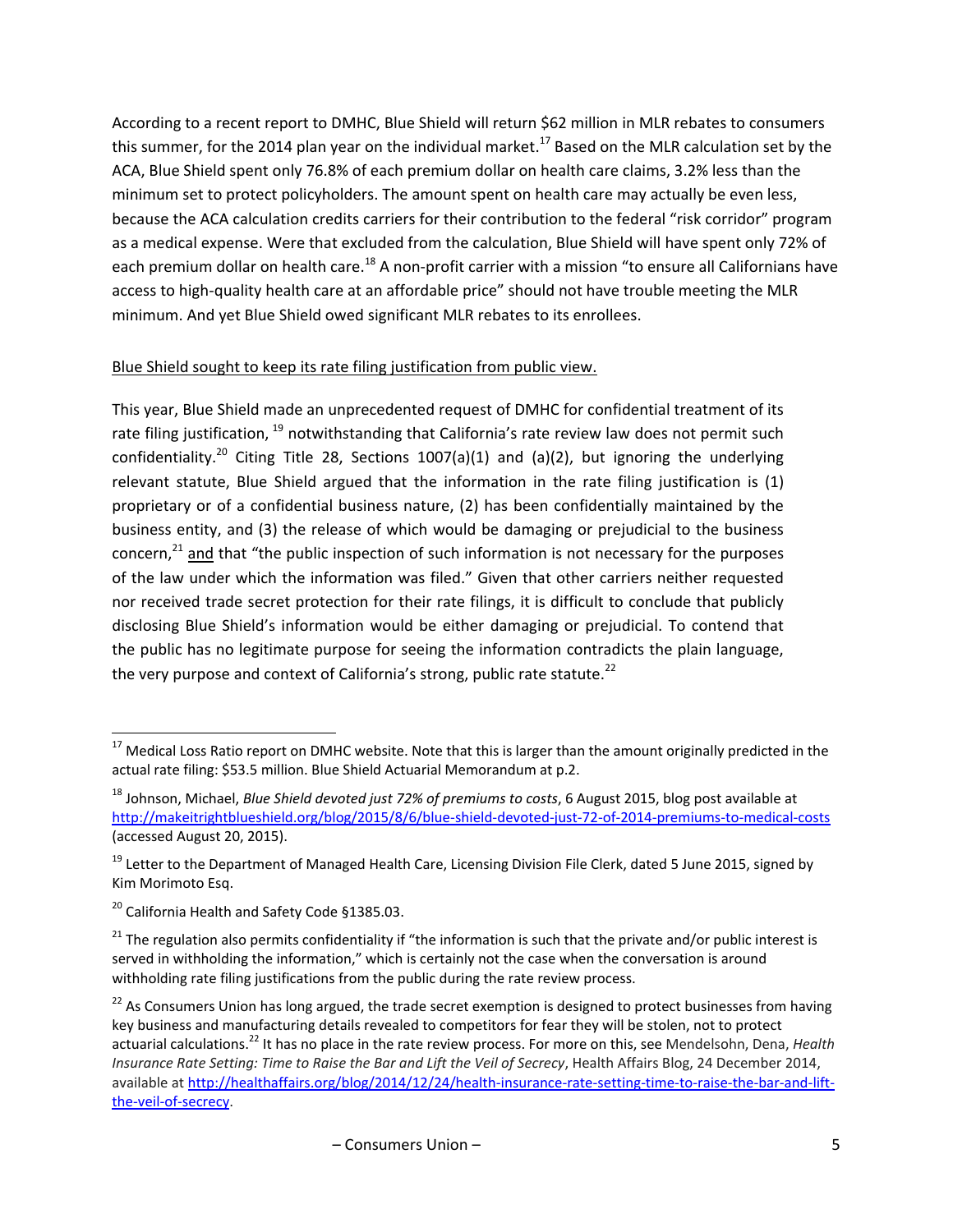### **III. Blue Shield's filing includes unsubstantiated statements to justify its proposed rate increases.**

# Blue Shield relies on a flawed report to project reinsurance and risk adjustment payments in the 2016 plan year.

Blue Shield based its projected risk adjustment on "results from a statewide study conducted by an external consulting firm" that "collected diagnosis data from all of the major insurance companies in California and simulated the risk adjustment transfer."<sup>23</sup> Incidentally, all four major California carriers used an external consulting firm's report when calculating for risk adjustment. We believe the external consulting firm is the Wakely Consulting Group.

Notably, although Health Net based its risk adjustment and reinsurance information on the Wakely study, the carrier voluntarily *decreased* its projection after gaining access to Covered California's EDGE Server data.<sup>24</sup> Using the EDGE Server data, Health Net reduced its proposed rates by 3.2%.<sup>25</sup> This adjustment clearly indicates, at the least, varying opinions about the reliability of the Wakely report. The Wakely study is confidential, making it impossible to evaluate its accuracy.

A side-by-side comparison of Blue Shield's 2014 projected reinsurance and risk adjustment recoveries versus the actual 2014 recoveries announced by HHS, shown in the table below, clearly demonstrates shortcomings in the projections used by Blue Shield. That the same consultant was relied upon by Blue Shield to project risk adjustment recoveries is being used for the 2016 plan year should be a red flag for reviewers.

| <b>Comparison of Blue Shield Projected to Actual 2014 Reinsurance and Risk Adjustment Recoveries</b> |                                                           |                                           |                                 |  |  |
|------------------------------------------------------------------------------------------------------|-----------------------------------------------------------|-------------------------------------------|---------------------------------|--|--|
| Program                                                                                              | <b>Blue Shield projected</b><br>paid claims <sup>26</sup> | CMS reported paid<br>clains <sup>27</sup> | % Blue Shield<br>understatement |  |  |
| Net reinsurance recovery                                                                             | \$347,498,223                                             | \$363,050,264.53                          | 4%                              |  |  |
| Net risk adjustment recovery                                                                         | \$113,364,005                                             | \$135,212,707.60                          | 19%                             |  |  |

Without information to the contrary, there is reason to question and probe the methodology and procedures on which Blue Shield based its reinsurance and risk adjustment projections for the 2016 plan year, as Blue Shield's history and Health Net's recent adjustment would suggest. We urge DMHC to require that Blue Shield justify the risk adjustment and reinsurance numbers it included in this rate filing justification, or to make appropriate adjustments in the vein of Health Net. At the least, DMHC should have access to the report so their actuaries can evaluate the accuracy of the information. We also urge DMHC to simulate risk adjustment using the EDGE Server data and to recommend that each of the carriers adjust their risk adjustment projections where appropriate.

<sup>25</sup> *Id.*

l

<sup>&</sup>lt;sup>23</sup> Blue Shield Actuarial Memorandum at p.6.

 $24$  Health Net Actuarial Memorandum at p.2.

<sup>&</sup>lt;sup>26</sup> Blue Shield Actuarial Memorandum at 2.

<sup>27</sup> *Summary Report on Transitional Reinsurance Payments and Permanent Risk Adjustment Transfers for the 2014 Benefit Year*, 30 June 2015, *infra*.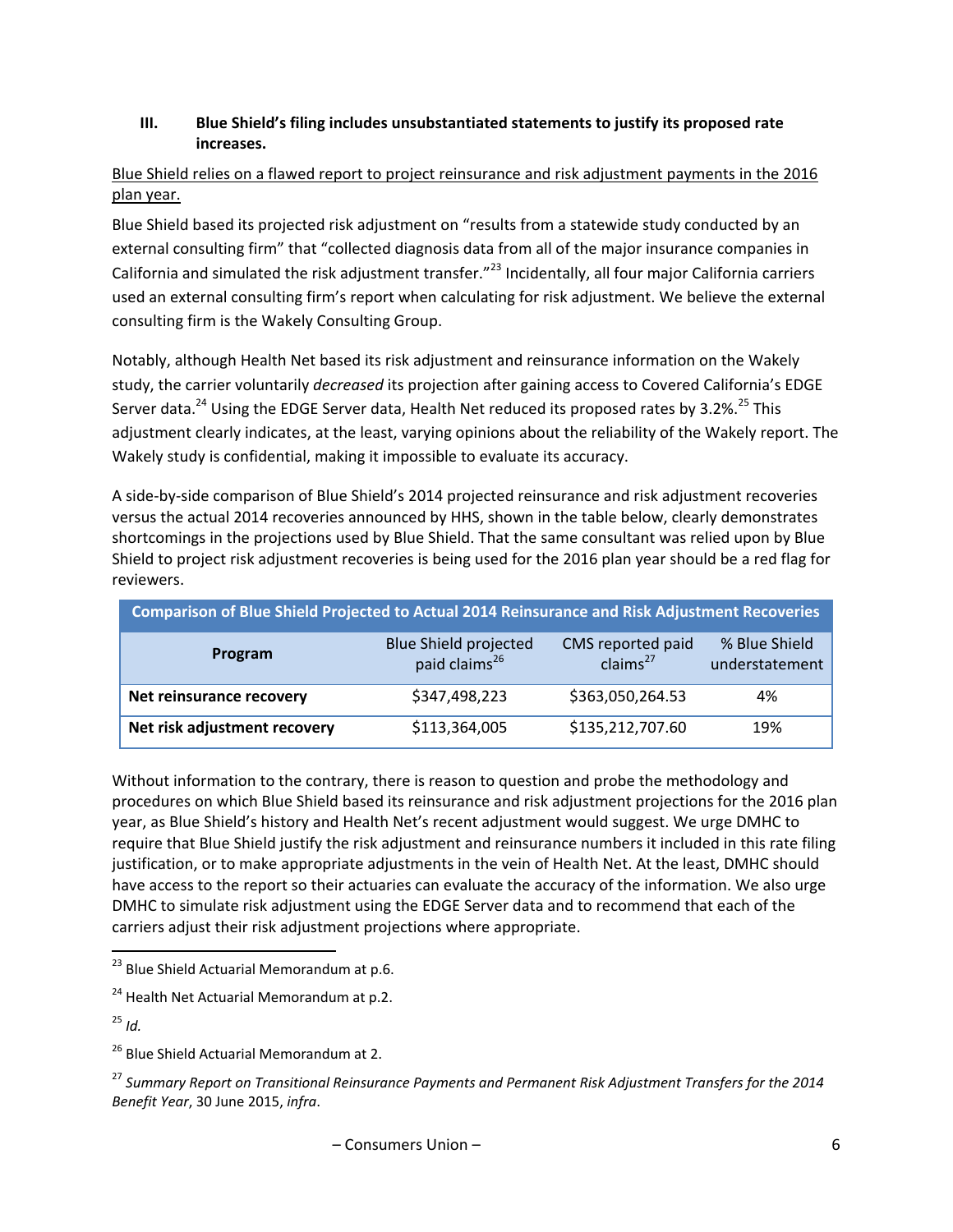#### Blue Shield uses exaggerated medical and pharmaceutical trends.

Since the enactment of the ACA, medical costs have grown at a slower rate than in the prior decade. Experts estimate that, despite a slight uptick predicted in 2016, the general slowing of medical cost increases will continue. In contrast to Blue Shield's projected medical trend of 6.5%, a recent *Health*  Affairs article projected national health expenditure projection of 5.3%.<sup>28</sup> This downward pressure is attributed to: increased cost-sharing for patients; a shift away from traditional institutional care to telehealth, retail clinics, and community-based care; and new payment methodologies. Yet Blue Shield's actuarial memorandum fails to reflect this stabilizing trend for providers or consumers.

Experts agree that the 2016 risk pool will be healthier than in previous years because the least healthy consumers, who most need health insurance and are the most costly to insure, already enrolled in 2014 and 2015. For example, a *New England Journal of Medicine* analysis of the Massachusetts enrollment experience reviewed enrollees' age, diagnosis of chronic illness and monthly health spending to determine the impact of the individual mandate. The researchers found that the early enrollees were four years older, 50% more likely to be chronically ill and had 45% higher health care costs than those who joined later.<sup>29</sup> Similar findings about the improved risk in the individual marketplace are outlined in research published by the Society of Actuaries.<sup>30</sup> Consumers Union believes that California will likewise experience an improvement in the individual market in 2016 as healthier and younger Californians enroll into coverage.

The most notably skewed component of Blue Shield's medical trend is its pharmaceutical trend, which is projected at 11.2% for the 2016 plan year, broken out as 0.7% increase in use of services ("utilization") and 10.5% price inflation (cost).<sup>31</sup> Express Scripts recently reported that Exchange plan costs were 36% lower per member per month in the first quarter of 2015 than they were in the first quarter of 2014.<sup>32</sup> Express Scripts also found that the number of new Exchange plan enrollees who used at least one prescription drug in 2015 declined by 18% compared to Q1 2014; that new Exchange enrollees in Q1 2015 had 34% fewer adjusted specialty pharmacy claims than did enrollees in Q1 2014; and that new enrollees in 2015 were four years younger than were 2014 enrollees.<sup>33</sup> None of these cost reductions are reflected in Blue Shield's actuarial memorandum. Furthermore, we note that the high cost of such specialty drugs as Sovaldi was factored into rates that were finalized for 2015. Given that the cost of this

 $\overline{\phantom{a}}$ 

<sup>&</sup>lt;sup>28</sup> Sean P. Keehan, Gigi A Cuckler, Andrea M. Sisko, Andrew J. Madison, Sheila D. Smith, Devin A. Stone, John A. Poisal, Christian J. Wolfe and Joseph M. Lizonitz National Health Expenditure Projections, 2014-24: Spending Growth Faster than Recent Trends, *Health Affairs,* no. 8 (2015) at 1407.

 $29$  The Importance of the Individual Mandate – Evidence from Massachusetts, http://www.nejm.org/doi/pdf/10.1056/NEJMp1013067.

 $30$  Society of Actuaries report Cost of the Future Newly Insured Under the Affordable Care Act, March 2013, available at http://cdn-files.soa.org/web/research-cost-aca-report.pdf.

<sup>&</sup>lt;sup>31</sup> Blue Shield California Rate Filing Form at 7.

<sup>&</sup>lt;sup>32</sup> Express Scripts Press Release: Express Scripts Provides First Look at 2015 Public Exchange Pharmacy Trends, 7 July 2015.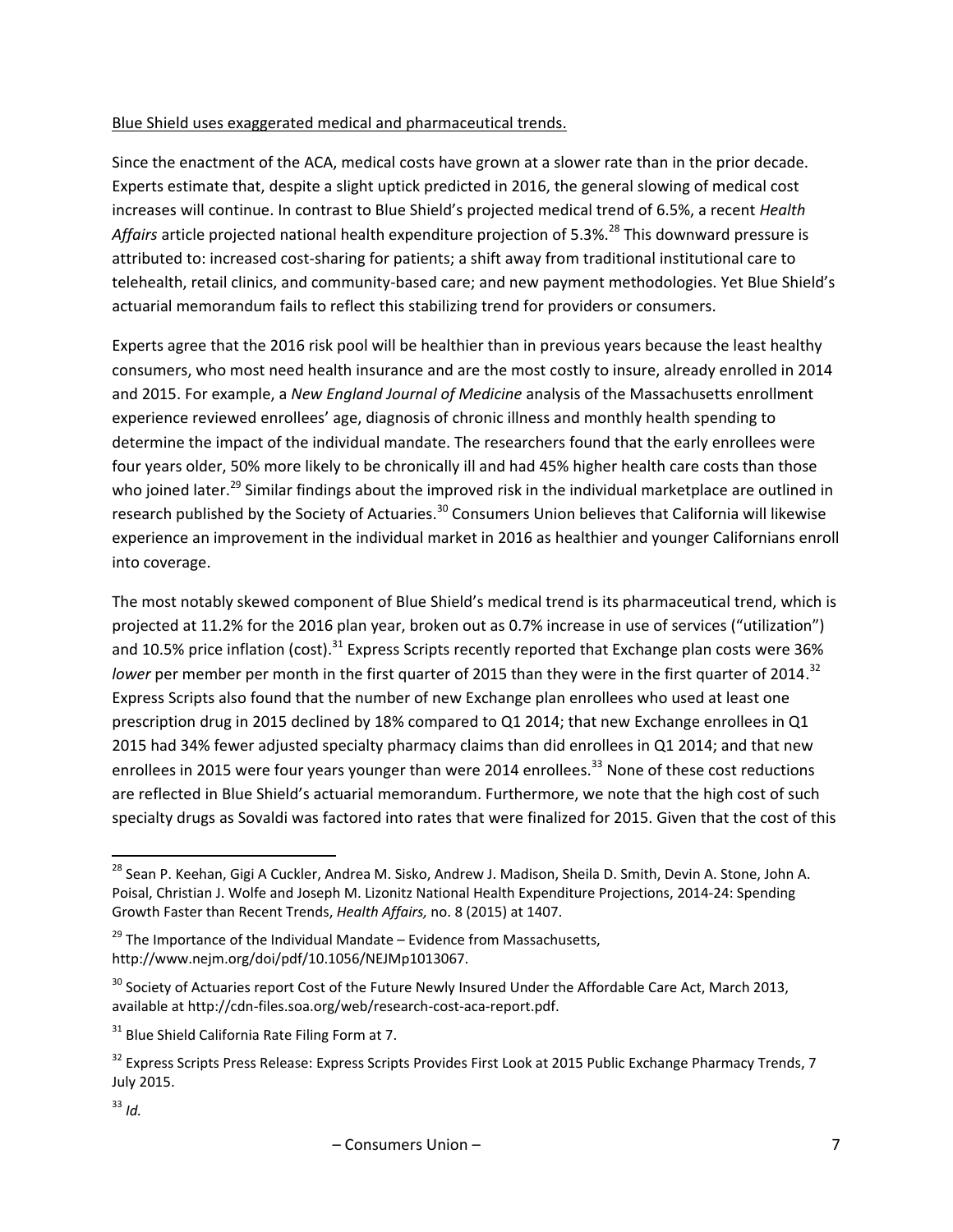and similar drugs has not changed in the past year—yet price inflation is by far the largest component of the pharmaceutical trend used by Blue Shield—it is unclear how the carrier justifies its pharmaceutical trend for 2016.

Accordingly, we urge DMHC to closely review the medical and pharmaceutical trend used by Blue Shield, and to demand adequate justification—including validated claims data, such as that gathered by Covered California—to support its trend over and above what is documented by the literature.

# The projected quality improvement expenditures leave questions about how the cost is calculated and how it will benefit policyholders.

California state law requires health insurance carriers to detail:

"Significant new health care cost containment and quality improvement efforts and provide an estimate of potential savings together with an estimated cost or savings for the projection period."<sup>34</sup>

In its filing, Blue Shield projects a decrease of per member per month (PMPM) expenditure for activities that improve health care quality and expenditures related to health information technology from \$3.42 in 2015 $^{35}$  to \$2.56 in 2016.<sup>36</sup> That is the full extent of information they provide. It neither provides details on cost containment and quality improvement efforts nor estimates of costs or savings. Given the number of consumer complaints we understand were filed with DMHC and findings against Blue Shield by DMHC in 2015 alone, for example, inaccurate provider directories, quality improvement and consumer cost containment should be a priority for the carrier.

Consumers Union urges DMHC to require that Blue Shield satisfy its obligation to better detail its quality improvement and cost containment initiatives. Blue Shield's response to questioning along this line was unsatisfactory in 2014, failing to detail its quality improvement initiatives and providing little insight with regards to cost containment. We encourage DMHC to continue to push for answers, especially if the initial responses are inadequate.

#### Blue Shield fails to justify the rate increase associated with converting EPO plans to PPO plans in 2016.

For the 2016 plan year, Blue Shield plans to widen the network of all its EPO plans, converting them to PPOs, in contrast to the 2015 plan year where the same carrier narrowed its networks in a move to contain costs. There is general consensus that narrow networks result in cost savings; it is therefore logical that widening networks will increase costs. The question, therefore, is not whether costs will go up in conjunction with expanding these networks, but rather by how much. Without adequate justification for the severity of the adjustments Blue Shield proposes, it is difficult to determine that its proposal is either reasonable or justified.

 $\overline{\phantom{a}}$  $34$  Health and Safety Code Section 1385.03(c)(3).

<sup>&</sup>lt;sup>35</sup> Blue Shield Rate Filing Form Q20-24.

<sup>&</sup>lt;sup>36</sup> Milliman Client Report for Blue Shield of California, Inc., 27 July 2015, Appendix C-1 at 11.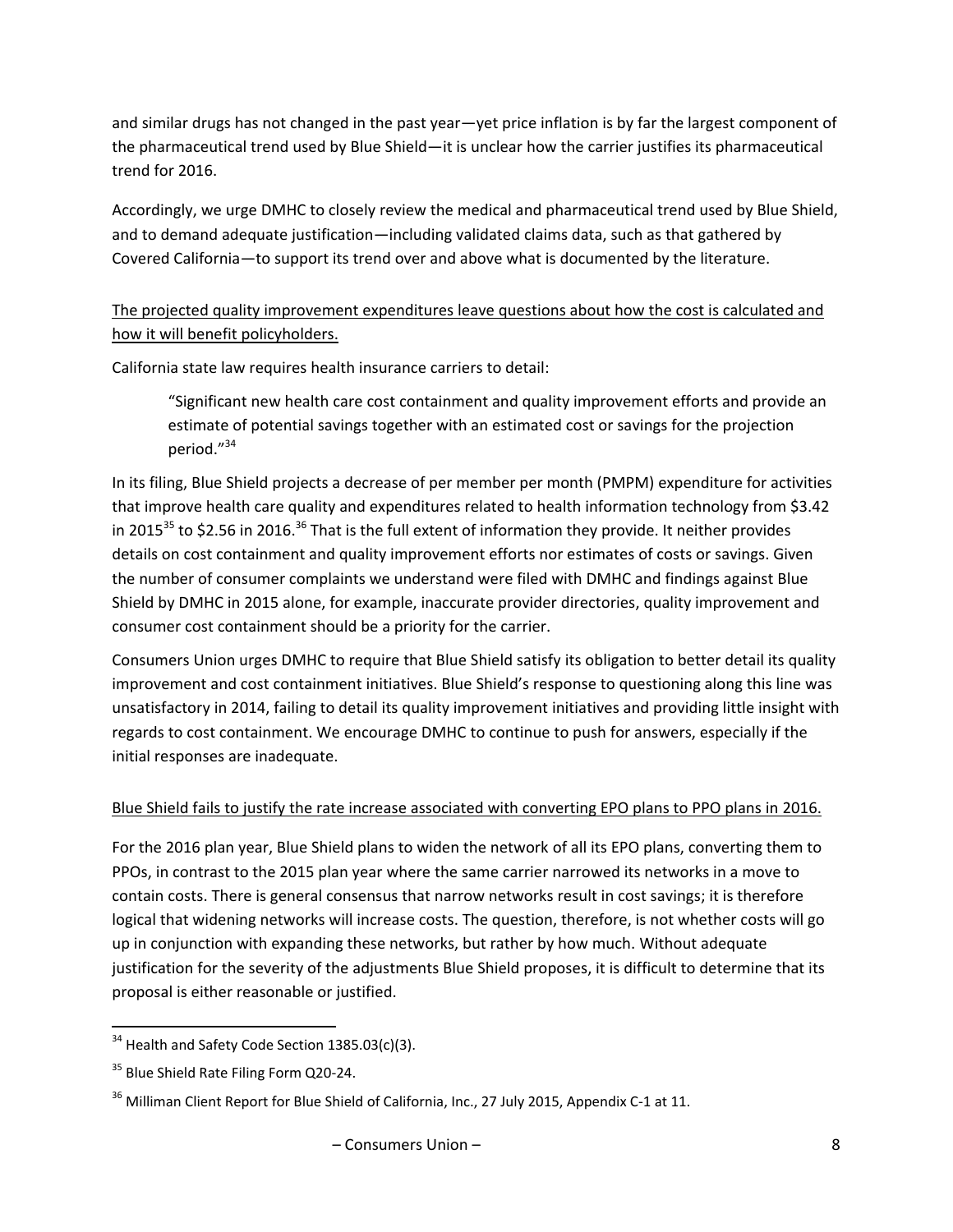In a comparison of 2015 rates versus proposed 2016 rates, for each of the metal tiers, two discrepancies are apparent: (1) the extent to which widening networks will affect costs in Region 9, the Central Coast Region, and (2) the extent to which widening the networks in Regions 1, 2, 6, and  $9^{37}$  will increase costs for platinum plan holders versus the other metal plans in those regions. See Appendix for a chart showing these increases.

In our comparison of 2015 rates versus proposed 2016 rates, the difference between the rate increases in Rating Area 9 is striking. In contrast with the other regions that will see their EPOs converted to PPOs, premiums in Region 9 will increase by 20%-44%. This substantial rate increase is too large to be deemed reasonable without adequate justification. Given the absence of supporting information in the rate filing justification, we strongly urge DMHC to require Blue Shield submit additional materials to support this increase.

Additionally, based on our comparison of 2015 rates versus proposed 2016 rates, we found that the rate increase for all metal plans *except* the platinum plans ranged from single-digits to mid-teens. This range is in line with the 2015 plan rate filing justification, which projected a cost savings of 14.4% based on a narrowed network.<sup>38</sup> In contrast, the rate increase for platinum plans is approximately double that. Although platinum plans may be costlier to carriers than other plans, that fact alone is already built into the original rates from 2015—the platinum plan is always the most expensive plan. Blue Shield does not, however, justify why expanding the network will make platinum plans significantly costlier to the carrier compared to plans in the other metal tiers.

#### Blue Shield fails to justify the substantial disparity among different rating regions.

For all plans combined, the weighted average increase for Southern California consumers who stay in their current plan is 1.8%, while those in Northern California will experience a weighted average of 7% increase.<sup>39</sup> Although we understand that greater provider consolidation in Northern California explains underlying rate differences between the northern and southern parts of the state, already reflected in rates, here we raise the question of why the percentage of increases for 2016 is so disparate. This pattern—of rate *increases* being steeper in the northern rating regions compared to the southern rating regions—holds true for the Blue Shield products. Nowhere is this more apparent than in Region 9, the Central Coast, where rate increases proposed range from 20% to 44%. Notably, rate increases are also substantially larger in one part of Los Angeles—where proposed rate changes range from increases of 3%-23%—as opposed to another part of Los Angeles—where proposed rate changes will range from a decrease of 9% to an increase of 8%. The discrepancy between rate increases in two parts of a single metropolitan area is especially jarring.

 $\overline{\phantom{a}}$ 

 $37$  Region 1 is Northern counties, Region 2 is North Bay counties, Region 6 is Alameda County, Region 9 is Central Coast.

<sup>&</sup>lt;sup>38</sup> Blue Shield of California 2015 Individual Products Rate Filing Actuarial Memorandum.

<sup>&</sup>lt;sup>39</sup> Covered California Press Release, 27 July 2015, available a[t http://www.coveredca.com/news/press-releases](http://www.coveredca.com/news/press-releases) (accessed August 12, 2015).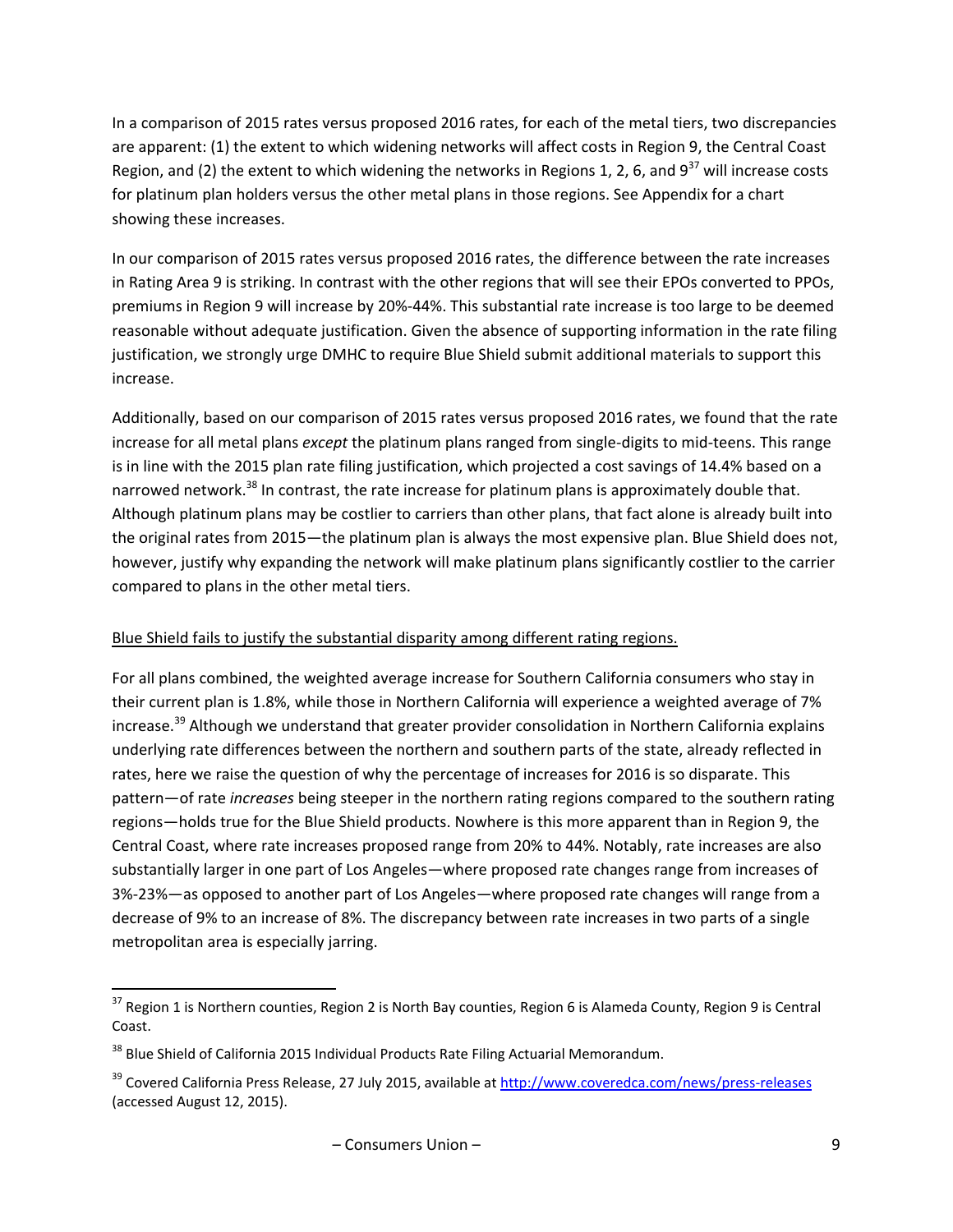While we understand that provider consolidation weakens carriers' negotiating position, Blue Shield neglects to include data to support the extent of the disparities in rate increases between the regions. In the case of northern California, providers have had a consolidated provider market for many years. Given that fact, the discrepancies between contracted rates between providers and carriers is logically already incorporated into the rates from prior years. Steeper rate increases in some regions and not others may be justifiable in a year in which providers gained negotiating power, but provider market power does not necessarily support costs rising exponentially in perpetuity. We, therefore, urge DMHC to question Blue Shield further on this before deeming the proposal *justified*.

#### Blue Shield fails to adequately account for the lower cost of covering future enrollees.

Although Blue Shield acknowledges that the new members in 2016 are likely to be healthier than prior members—using a population risk morbidity of (-1.0%) for individuals purchasing due to the individual mandate—the carrier may not have adequately accounted for the lower cost of covering future enrollees. Many market experts expect that the mix of customers enrolling in health coverage in 2015 and 2016 will be younger and healthier than those who signed up for 2014, bringing down costs. This is a generally recognized actuarial concept, as expressed by the American Academy of Actuaries: "In general, higher-cost individuals are more likely to enroll early during the open enrollment period and in the first year of the program. Lower-cost individuals are more likely to enroll later during the open enrollment period and perhaps in later years as the individual mandate penalty increases."<sup>40</sup> The 1% downward adjustment is actually smaller than the downward adjustment Blue Shield used to set 2015 rates. However, evidence suggests that the change in enrollee health between 2015 and 2016 will be greater than the change in enrollee health for the preceding year. Based on that comparison, Blue Shield's downward adjustment should be larger for the 2016 plan year than for the 2015 plan year.

Additionally, we question the population risk morbidity Blue Shield associated with employer migration. In its actuarial memorandum, Blue Shield projects an increase in the overall morbidity of the employee population to the individual market. They do not, however, provide any supporting evidence to this theory. Even if it is the case that employers are opting to send their employees to Covered California for health insurance, Blue Shield does not provide data to show that those employees are any less healthy than individuals that otherwise purchase from the exchange.

Finally, we note that Blue Shield failed to adjust its projected utilization in recognition of the fact that pent-up demand, which was a consideration in the past, is unlikely to impact claims costs in 2016. Blue Shield's competitor Anthem Blue Cross did make this adjustment, stating:

[P]ent-up demand impact is captured in our 2014 experience and Anthem Blue Cross does not expect this additional utilization to continue in 2016. Therefore, an adjustment has been made to back-out the additional utilization in 2014 that was attributed to pent-up demand."

 $\overline{\phantom{a}}$ <sup>40</sup> "Drivers of 2015 Health Insurance Premium Changes," available at http://www.actuary.org/content/actuariesshed-light- 2015-health-insurance-premium-changes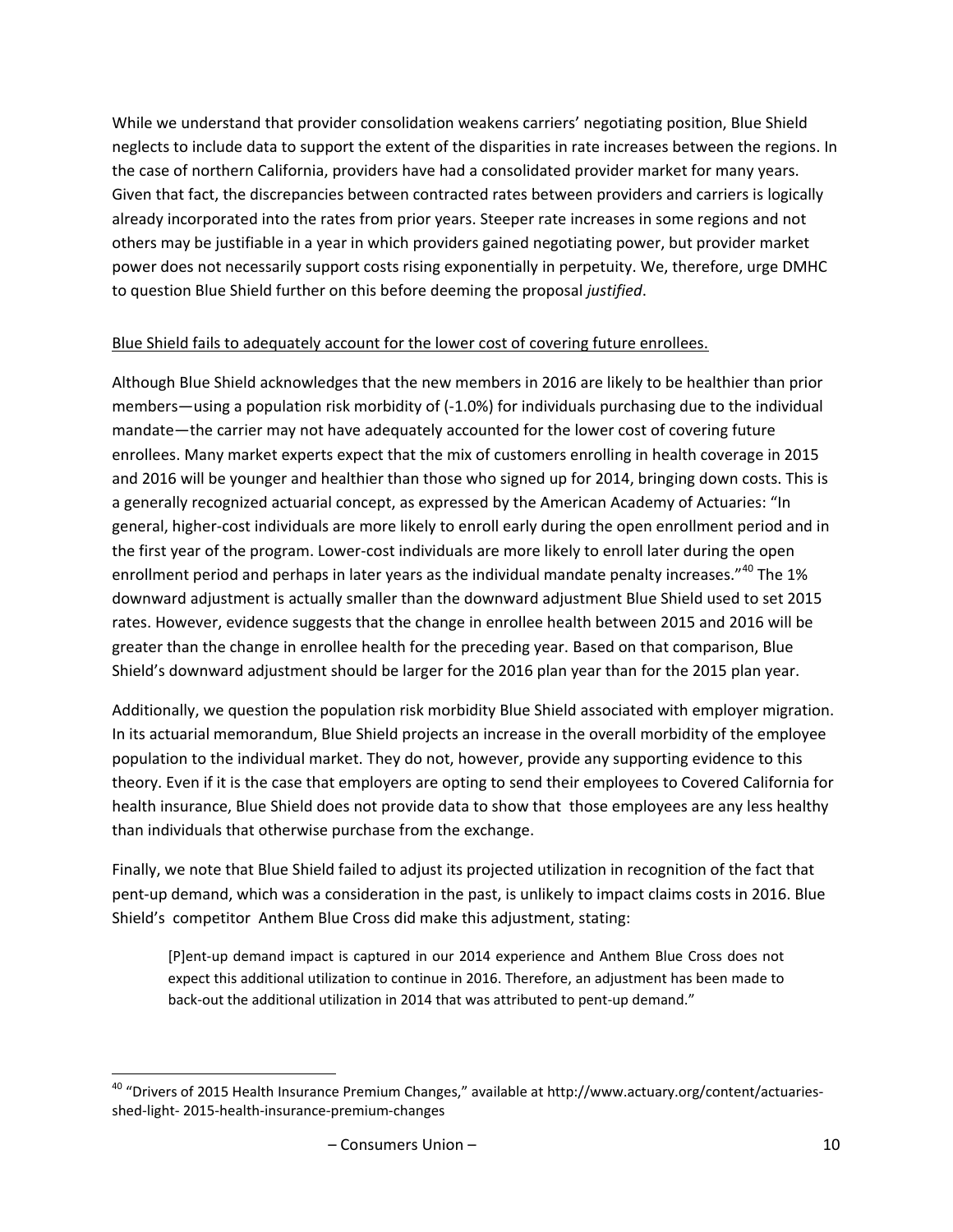For those who signed up in 2014 and 2015, pent-up demand has already been satisfied, and rates set for those plan years already took this risk into account. We therefore suggest Blue Shield should back-out the pent-up demand factor.

We therefore encourage DMHC to investigate how Blue Shield justifies its morbidity adjustment both overall and due to employer migration, and the extent to which it elected to back out upward adjustments in previous years that do not apply to the 2016 plan year.

# Blue Shield fails to account for cost savings due to the decrease in uncompensated care in the market.

As the number of insured Californians rises, the number of medical services likely to go unpaid by patients without insurance or who cannot afford to pay their portion of the cost is expected to decrease. Blue Shield does not account for this shift in their 2016 rates, as it failed to in 2015 as well.

The Kaiser Family Foundation recently reported, "After two rounds of open enrollment under the Affordable Care Act, 68 percent of Californians who were uninsured prior to the first open enrollment period now report that they have health insurance … This share is up from 58 percent after the first open enrollment period in the spring of 2014."<sup>41</sup> This translates to approximately 4.2 million previously uninsured adult Californians now with coverage.<sup>42</sup> Overall, the rate of uninsurance was reduced by approximately two-thirds in the first two enrollment periods.<sup>43</sup> As in 2015, it continues to be likely that as more Californians gain and retain insurance, fewer will require free care from hospitals. In turn, the reduction in charity care obligations on the hospital should reduce the cost of insurance as the need to shift the cost of caring for the uninsured onto the insured diminishes. It is reasonable to predict that some health care providers will accept lower fees because of the reduction in bad debt.

Thirty-four percent of previously uninsured Californians are now covered by Medi-Cal, up from 25 percent in 2015.<sup>44</sup> According to a report by Fitch ratings, "Relative to the early muted influence of insurance expansion on volume growth, expansion of state Medicaid programs had an immediate and dramatic influence on payor mix. In expansion states, hospitals are experiencing strong growth in Medicaid patient volumes and a drop in uninsured patient volumes. Based on only one-quarter of experience under insurance expansion, it is difficult to determine the longer term effect of the payor mix shift, but these early results show the industry could experience a meaningful and durable reduction in the financial headwind created by uncompensated care."<sup>45</sup> Additional recent literature echoes the Fitch

 $\overline{\phantom{a}}$ 

<sup>41</sup> Bianca DiJulio et. al., *California's Previously Uninsured After the ACA's Second Open Enrollment*, Kaiser Family Foundation website available a[t http://kff.org/health-reform/report/californias-previously-uninsured-after-the](http://kff.org/health-reform/report/californias-previously-uninsured-after-the-acas-second-open-enrollment-period/)[acas-second-open-enrollment-period/](http://kff.org/health-reform/report/californias-previously-uninsured-after-the-acas-second-open-enrollment-period/) (accessed August 12, 2015).

 $42$  *Id.* 

<sup>43</sup> *Id.*

 $44$  *Id.* 

<sup>45</sup> Fitch Ratings, *For-Profit Hospitals Potentially Benefit from Early ACA*, 30 June 2014, available at [https://www.fitchratings.com/gws/en/fitchwire/fitchwirearticle/For-Profit-Hospitals-Potentially?pr\\_id=837194](https://www.fitchratings.com/gws/en/fitchwire/fitchwirearticle/For-Profit-Hospitals-Potentially?pr_id=837194).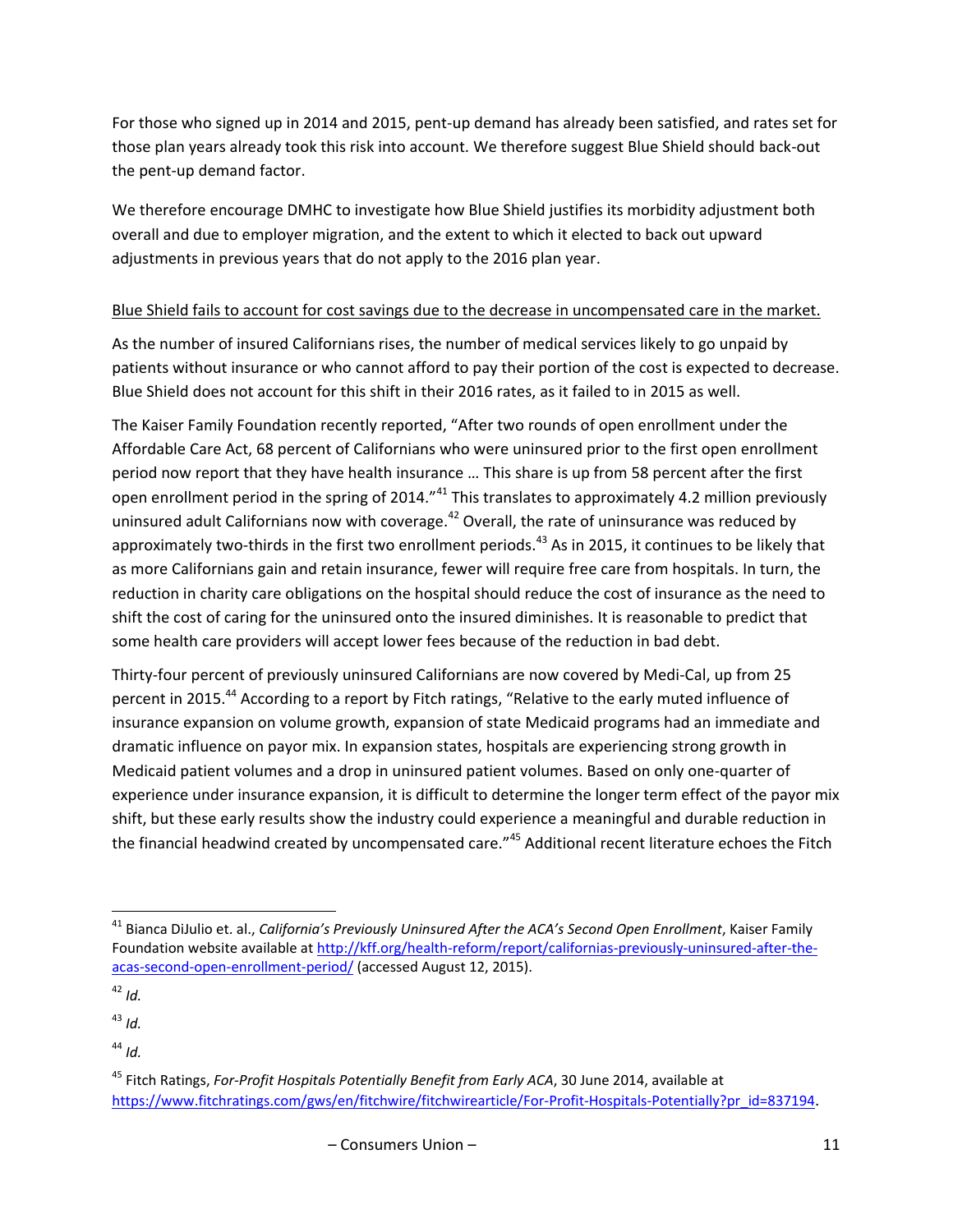report in 2015, stating "Hospitals [in states that expanded Medicaid] reported a more significant drop in unpaid bills and more patients with Medicaid."<sup>46</sup>

When questioned about its failure to account for a reduction in uncompensated care as a factor in its rates for the 2015 plan year,<sup>47</sup> Blue Shield responded that it did not project cost savings from a decrease in uncompensated care that would initially benefit providers, and that those providers may or may not pass on the relief to insurers when negotiating their contracts.<sup>48</sup> Additionally, Blue Shield claimed that unit cost trends for 2015 are based on already negotiated contracts.<sup>49</sup> Now entering the third year of the ACA, and with an increasingly insured statewide population, we urge DMHC to question whether Blue Shield is still unable to use the expected reduction in uncompensated care as a negotiation point to achieve lower provider rates, and if not why.

#### **Conclusion**

We strongly encourage DMHC to demand additional information that fully justifies Blue Shield's rate request. If Blue Shield is unable to do so—given the financial burden of escalating costs on California families and in light of Blue Shield's substantial surplus and large elective expenses in 2015—Consumers Union urges DMHC to find the requested rates unreasonable and not justified.

Sincerely,

Dena B. mendelsohn

Dena B. Mendelsohn, JD, MPH Staff Attorney Consumers Union

l

 $^{46}$  Modern Healthcare, 22 December 2014, at 4.

<sup>&</sup>lt;sup>47</sup> Letter to Blue Shield of California from L & E Actuaries & Consultants at p.2, 24 September 2014, available in the *PDF Pipeline for SERFF Tracking Number BCCA-129656912*, generated 7 October 2014.

<sup>48</sup> 09-24-2014 CommentLetterResponse, worksheet Q5, available at <http://wpso.dmhc.ca.gov/ratereview/Detail.aspx?lrh=oS8THuk9968%24> (accessed August 14, 2015).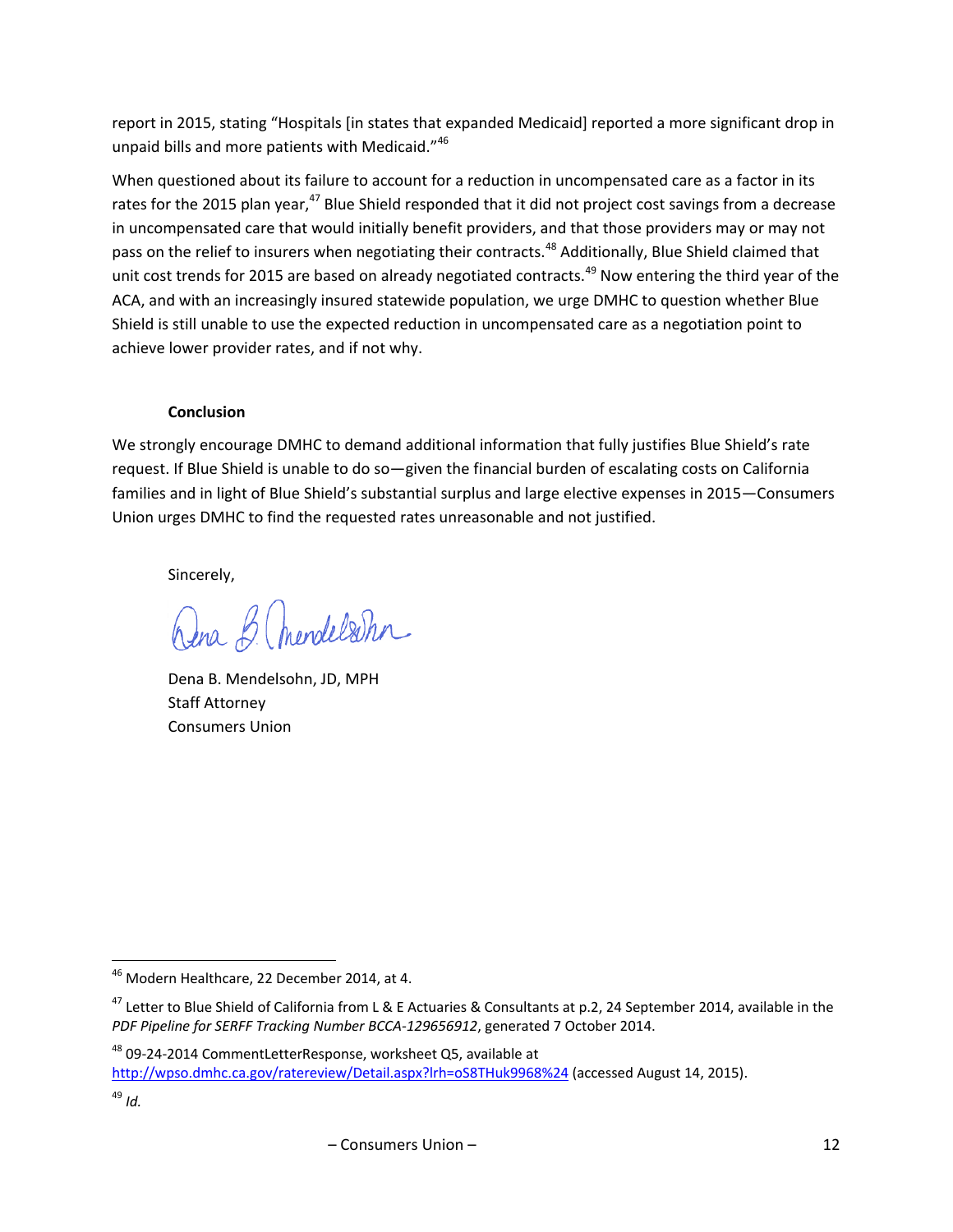|                                            |            | <b>Age: 25</b> |          |            | <b>Age: 40</b> |          |            | Age: 60    |          |
|--------------------------------------------|------------|----------------|----------|------------|----------------|----------|------------|------------|----------|
|                                            | 2015       | 2016           |          | 2015       | 2016           |          | 2015       | 2016       |          |
| Rating Area 1<br>Northern counties         | 2015 - EPO | 2016 - PPO     | % Change | 2015 - EPO | 2016 - PPO     | % Change | 2015 - EPO | 2016 - PPO | % Change |
| Bronze 60                                  | \$221.20   | \$246.70       | 12%      | \$281.56   | \$314.02       | 12%      | \$597.94   | \$666.86   | 12%      |
| Bronze 60 HSA                              | \$217.56   | \$248.87       | 14%      | \$276.94   | \$316.79       | 14%      | \$588.12   | \$672.74   | 14%      |
| Gold 80                                    | \$315.32   | \$364.54       | 16%      | \$401.37   | \$464.03       | 16%      | \$852.37   | \$985.43   | 16%      |
| Min. Coverage                              | \$210.40   | \$229.42       | 9%       | \$267.82   | \$292.03       | 9%       | \$568.75   | \$620.15   | 9%       |
| Platinum 90                                | \$361.31   | \$464.75       | 29%      | \$459.92   | \$591.58       | 29%      | \$976.70   | \$1,256.29 | 29%      |
| Silver 70                                  | \$267.78   | \$288.02       | 8%       | \$340.85   | \$366.62       | 8%       | \$723.85   | \$778.57   | 8%       |
| <b>Rating Area 2</b><br>North Bay counties | 2015 - EPO | 2016 - PPO     |          | 2015 - EPO | 2016 - PPO     |          | 2015 - EPO | 2016 - PPO | % Change |
| Bronze 60                                  | \$234.85   | \$266.78       | 14%      | \$298.94   | \$339.59       | 14%      | \$634.85   | \$721.15   | 14%      |
| Bronze 60 HSA                              | \$230.99   | \$269.13       | 17%      | \$294.03   | \$342.58       | 17%      | \$624.42   | \$727.51   | 17%      |
| Gold 80                                    | \$334.78   | \$394.22       | 18%      | \$426.15   | \$501.81       | 18%      | \$904.98   | \$1,065.65 | 18%      |
| Min. Coverage                              | \$223.39   | \$248.09       | 11%      | \$284.35   | \$315.80       | 11%      | \$603.86   | \$670.64   | 11%      |
| Platinum 90                                | \$383.62   | \$502.58       | 31%      | \$488.31   | \$639.74       | 31%      | \$1,036.99 | \$1,358.57 | 31%      |
| Silver 70 EPO                              | \$284.30   | \$311.47       | 10%      | \$361.89   | \$396.47       | 10%      | \$768.53   | \$841.96   | 10%      |
| Rating Area 6<br>Alameda County            | 2015 - EPO | 2016 - PPO     |          | 2015 - EPO | 2016 - PPO     |          | 2015 - EPO | 2016 - PPO | % Change |
| Bronze 60                                  | \$220.52   | \$233.73       | 6%       | \$280.70   | \$297.51       | 6%       | \$596.10   | \$631.81   | 6%       |
| Bronze 60 HSA                              | \$216.89   | \$235.79       | 9%       | \$276.09   | \$300.13       | 9%       | \$586.30   | \$637.37   | 9%       |
| Gold 80                                    | \$314.35   | \$345.38       | 10%      | \$400.14   | \$439.64       | 10%      | \$849.75   | \$933.63   | 10%      |
| Min. Coverage                              | \$209.75   | \$217.36       | 4%       | \$267.00   | \$276.68       | 4%       | \$567.00   | \$587.56   | 4%       |
| Platinum 90                                | \$360.20   | \$440.32       | 22%      | \$458.50   | \$560.48       | 22%      | \$973.69   | \$1,190.26 | 22%      |
| Silver 70                                  | \$266.95   | \$272.88       | 2%       | \$339.80   | \$347.35       | 2%       | \$721.62   | \$737.65   | 2%       |
| Rating Area 9<br><b>Central Coast</b>      | 2015 - EPO | 2016 - PPO     |          | 2015 - EPO | 2016 - PPO     |          | 2015 - EPO | 2016 - PPO | % Change |
| Bronze 60 EPO                              | \$232.63   | \$290.03       | 25%      | \$296.12   | \$369.18       | 25%      | \$628.85   | \$784.00   | 25%      |
| Bronze 60 HSA                              | \$228.81   | \$292.58       | 28%      | \$291.26   | \$372.43       | 28%      | \$618.52   | \$790.90   | 28%      |
| Gold 80 EPO                                | \$331.62   | \$428.57       | 29%      | \$422.12   | \$545.54       | 29%      | \$896.44   | \$1,158.52 | 29%      |
| Min. Coverage                              | \$221.28   | \$269.71       | 22%      | \$281.67   | \$343.32       | 22%      | \$598.16   | \$729.08   | 22%      |
| Platinum 90 EPO                            | \$379.99   | \$546.38       | 44%      | \$483.70   | \$695.49       | 44%      | \$1,027.19 | \$1,476.96 | 44%      |
| Silver 70 EPO                              | \$281.62   | \$338.61       | 20%      | \$358.48   | \$431.02       | 20%      | \$761.27   | \$915.33   | 20%      |

**APPENDIX 1: Proposed Rate Increases for Plans Converted from EPO to PPO**

– Consumers Union – 13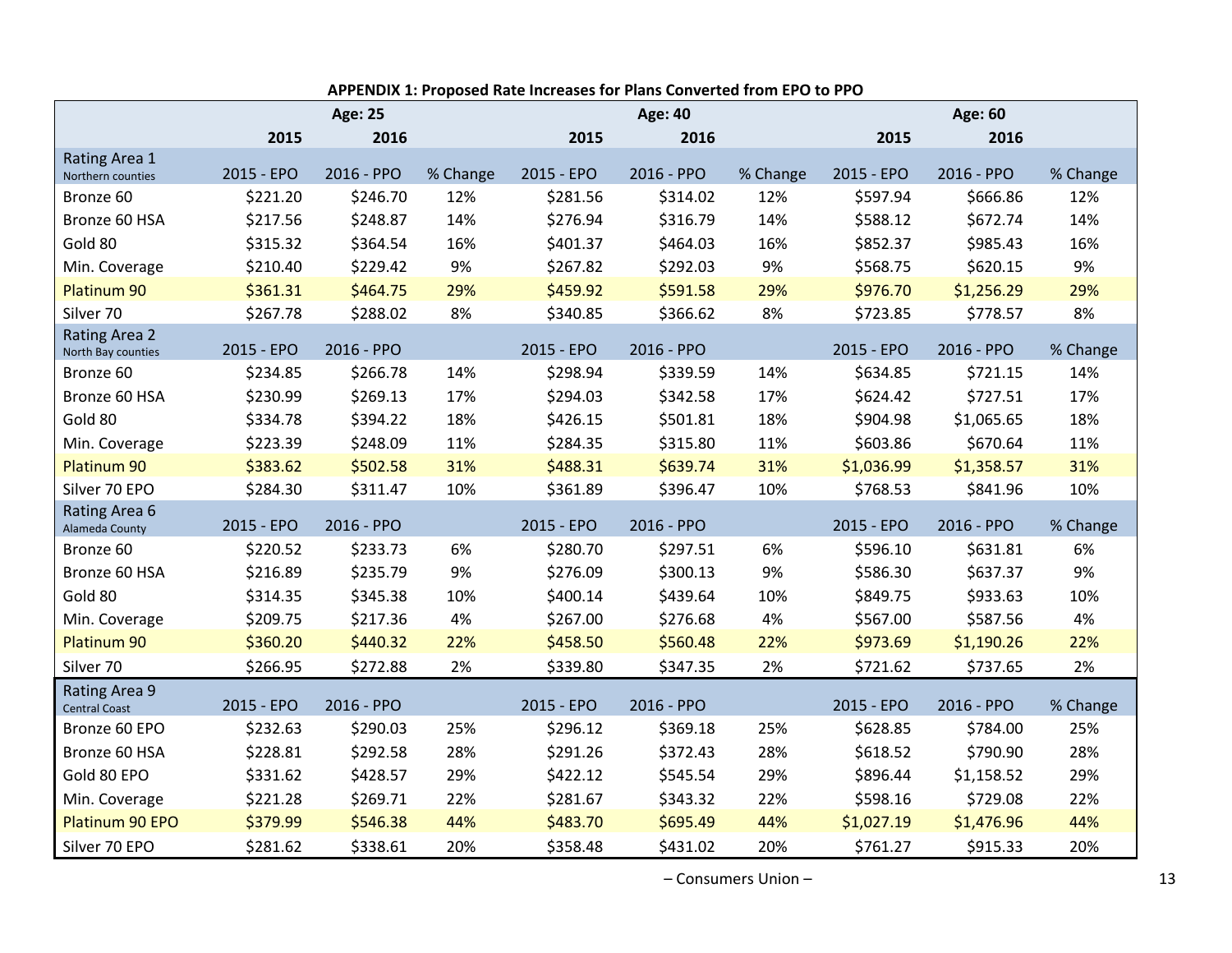#### *AIS RISK CONSULTANTS, INC.* \_\_\_\_\_\_\_\_\_\_\_\_\_\_\_\_\_\_\_\_\_\_\_\_\_\_\_\_\_\_\_\_\_\_\_\_\_\_\_\_\_\_\_\_\_\_\_\_\_\_\_\_\_\_\_\_\_\_\_\_\_\_\_\_\_\_\_\_\_\_\_\_\_\_\_\_\_

#### **Consulting Actuaries Insurance Advisors**

4400 Route 9 South • Suite 1200 • Freehold, NJ 07728 • (732) 780-0330 • Fax (732) 780-2706

Date: August 25, 2015

To: Consumers Union

From: Allan I. Schwartz, FCAS, ASA, MAAA

Re: Review of California Physicians' Service dba Blue Shield of California DMHC Individual On and Off Exchange Rate Filing Dated June 5, 2015 HOrg02I Individual Health Organizations - Health Maintenance (HMO) HOrg02I.005A Individual - Preferred Provider (PPO) SERFF Tracking #: BCCA-130112529

As you requested, we have reviewed the above captioned filing submitted by California Physicians' Service ("Blue Shield") to the Department of Managed Health Care (DMHC).<sup>1,2,3</sup> Blue Shield is requesting a rate increase of 4.6% with an effective January 1, 2016.<sup>4,5</sup> The total annual premium increase being requested is about \$220 million<sup>6</sup>, with an average increase per policyholder of \$624. 7

In evaluating the rate proposal by Blue Shield, three overall characteristics of the company can be considered.

<sup>&</sup>lt;sup>1</sup> This analysis was provided to assist Consumers Union (CU) in its evaluation of the Blue Shield filing, including submitting this document to the California Department of Managed Health Care (DMHC). It should not be relied upon for any other purpose or by any other entities. If this analysis is provided to any other entity the following conditions apply: (i) it should only be done after obtaining the written consent of AIS, (ii) the entire analysis should be supplied and (iii) that entity should be informed that AIS is available under appropriate circumstances to discuss the analysis.

 $2$  This analysis is based upon the information currently available. The analysis and conclusions may change if additional relevant information becomes available. Furthermore, my lack of comment on particular aspects of the filing should not be taken to mean that I agree with those procedures.

 $3$  The rate filing documents from the DMHC we relied upon consisted eight PDF files and seven EXCEL files. These were available at: http://wpso.dmhc.ca.gov/ratereview/Detail.aspx?lrh= kMogolOcn98%24

<sup>&</sup>lt;sup>4</sup> Blue Shield filing, Filing at a Glance Section and Company Rate Information Page

<sup>&</sup>lt;sup>5</sup> The range of rate changes is from a minimum of a -9.5% decrease to a +43.8% increase. *Ibid*. Blue Shield has not explained why some policyholders would receive such extremely large rate increases.

<sup>6</sup> *Ibid*.

<sup>7</sup> \$220,539,364 (written premium change) / 353,567 (number of policyholders affected for this program); *Ibid*.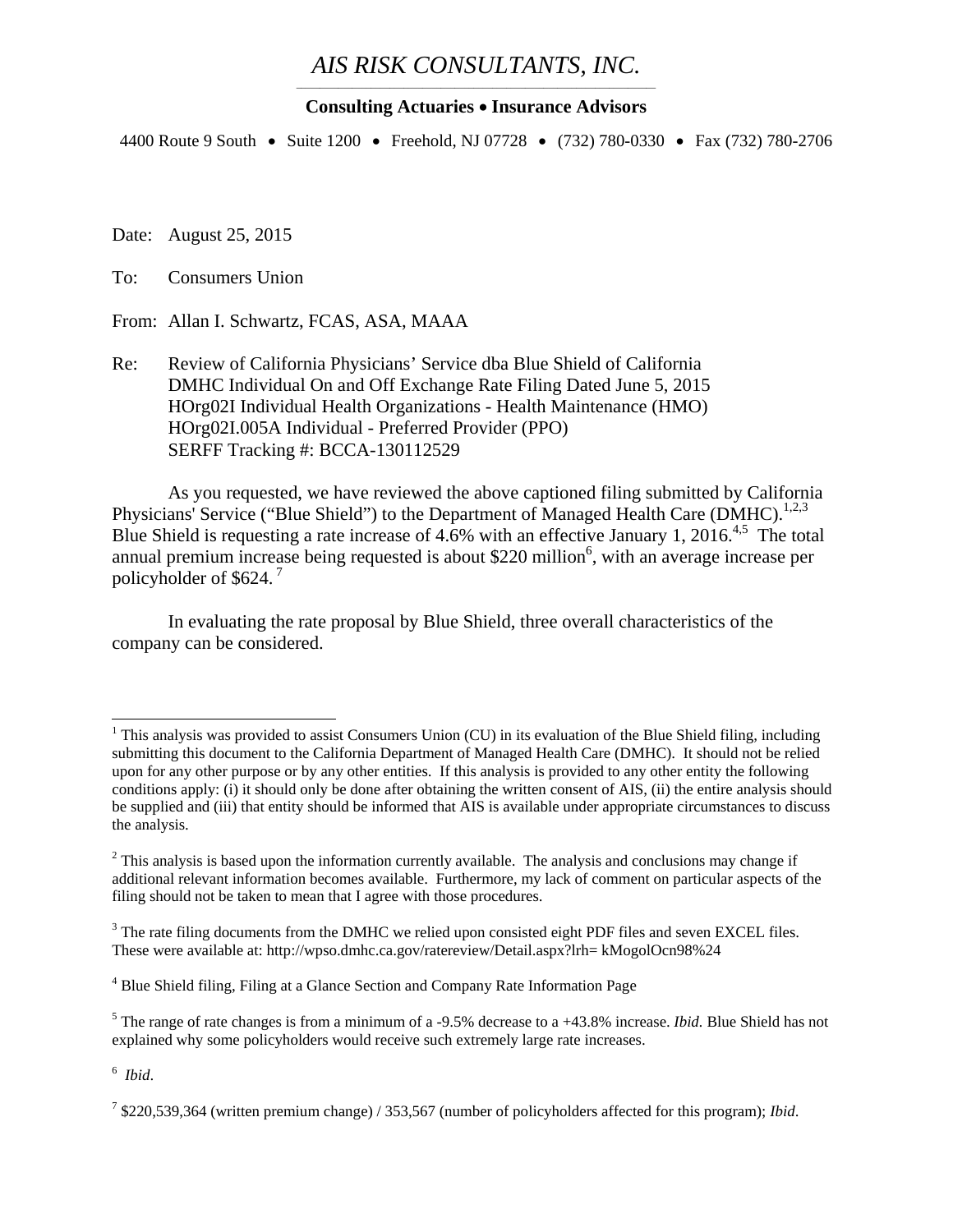August 25, 2015 Consumers Union Page 2 of 15

First, according to the financial reports filed by Blue Shield, its Tangible Net Equity as of June 30, 2015 of \$4.080 billion exceeds the Required Net Equity of \$334 million by \$3.746 billion.<sup>8,9</sup> Put another way, the actual Tangible Net Equity for Blue Shield is equal to 1,222% of the Required Net Equity.<sup>10</sup> Blue Shield could use some of the excess Tangible Net Equity to offset in part or in whole its requested rate increase. As previously discussed, the rate proposal by Blue Shield is for an increase of around \$220 million. This is only about 6% of the Tangible Net Equity Excess reported by Blue Shield.

Second, Blue Shield's profitability for the individual line of business since the beginning of 2014 has been significant. Blue Shield's 2014 individual business medical loss ratio calculated in accordance with the ACA requirements was only 76.8% and a rebate of about \$62 million was required.<sup>11</sup> Blue Shield achieved this low ratio and correspondingly high profits at the same time that its individual book of business increased significantly, from enrollment of 71,067 at the start of 2014 to 503,829 at the end of 2014.<sup>12</sup>

Third, Blue Shield appears to be spending policyholder funds on items that are not appropriately charged to policyholders. These unnecessary expenditures may be related to why Blue Shield is proposing a significant increase in its administrative expenses.<sup>13</sup>

Our analysis shows that the proposed rate increase is likely inflated and unreasonable for various reasons including Blue Shield's use of an excessive Overall Annual Medical Trend Rate of  $+6.5\%$  a year.<sup>14,15</sup>

<sup>13</sup> Blue Shield is proposing a 28% increase in Medical Administrative Expenses PMPM from \$28.28 in 2015 to \$36.13 in 2016 (36.13 / 28.28 = 1.278); Blue Shield Filing, Milliman report, page 7

<sup>14</sup> Blue Shield Filing, California Rate Filing Form, Item 18

<sup>15</sup> There is some uncertainty regarding the actual trend used by Blue Shield, since various places in the Blue Shield filing show varying trend values. The Milliman report shows an annual trend value of 6.4%. The Blue Shield Actuarial Memorandum shows trends for 2015 and 2016 of 6.2% and 6.5%, which averages to 6.35%.

 8 Blue Shield June 30, 2015 financial statement filed with DMHC

<sup>&</sup>lt;sup>9</sup> The Total Net Equity for Blue Shield at June 30, 2015 was \$4.246 billion. The total net equity reflects \$167 million in "Unsecured Receivables from officers, directors and affiliates; Intangibles" that is not included in the Tangible Net Equity

<sup>&</sup>lt;sup>10</sup> 12.22 = \$4.080 billion / \$334 million

<sup>&</sup>lt;sup>11</sup> Medical Loss Ratio report on DMHC website

 $12$  Blue Shield 2014 Annual statement filed with DMHC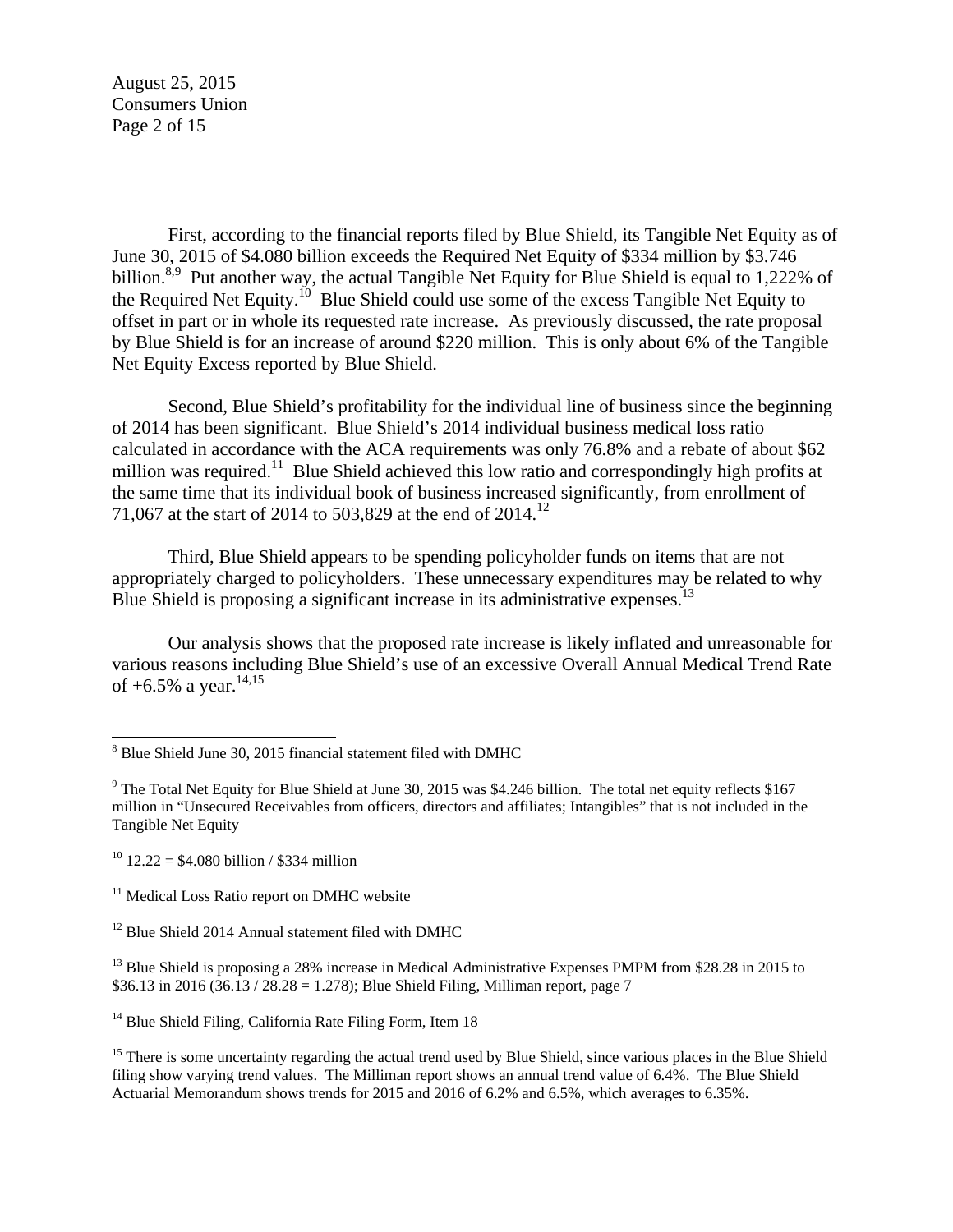August 25, 2015 Consumers Union Page 3 of 15

Other concerns with the Blue Shield filing include:

- Administrative Expenses
- Impact of Migration from Group to Individual Market
- Risk Transfer and Reinsurance
- Cost Containment Issues
- Lack of Documentation of Ratemaking Factors
- Failure to Account for Reduction in Uncompensated / Charity Care

A more detailed discussion of issues with the Blue Shield filing follows.

# **1. Excessive Annual Medical Trend Rate**

The Blue Shield filing is based upon an Annual Medical Trend Rate of +6.5% a year, which includes a prescription drug trend of  $11.3\%$  a year.<sup>16</sup> The filing was essentially devoid of any basis for that value. The filing contained two general vague descriptions related to the trend.

The Milliman report stated "A summary of anticipated claim cost trends by service category is shown as Appendix C-3. I have reviewed the methodology and assumptions used in developing the proposed premium rates and found the methodology and assumptions to follow generally accepted actuarial practice."<sup>17</sup> The Actuarial Memorandum stated "Trend factors are derived from historical Blue Shield experience."<sup>18</sup> However, in neither place were any data, analyses or calculations provided.

<sup>18</sup> Section 6i

 $\overline{a}$ <sup>16</sup> Blue Shield Filing, California Rate Filing Form, Item 19; The values shown for prescription drugs for "Trend attributable to use of services" is 0.7% and for "Trend attributable to price inflation" is  $10.5\%$ ;  $11.3\% = (1.007 \text{ X})$ 1.105 – 1 ) X 100%. By contrast, the Milliman Report shows the same 6.4% annual trend for all benefit categories, including prescription drugs (Appendix C-3 - Development of Claim Cost Trends). It is unclear why different parts of the Blue Shield filing show varying numerical values for trend factors.

 $17$  Page 4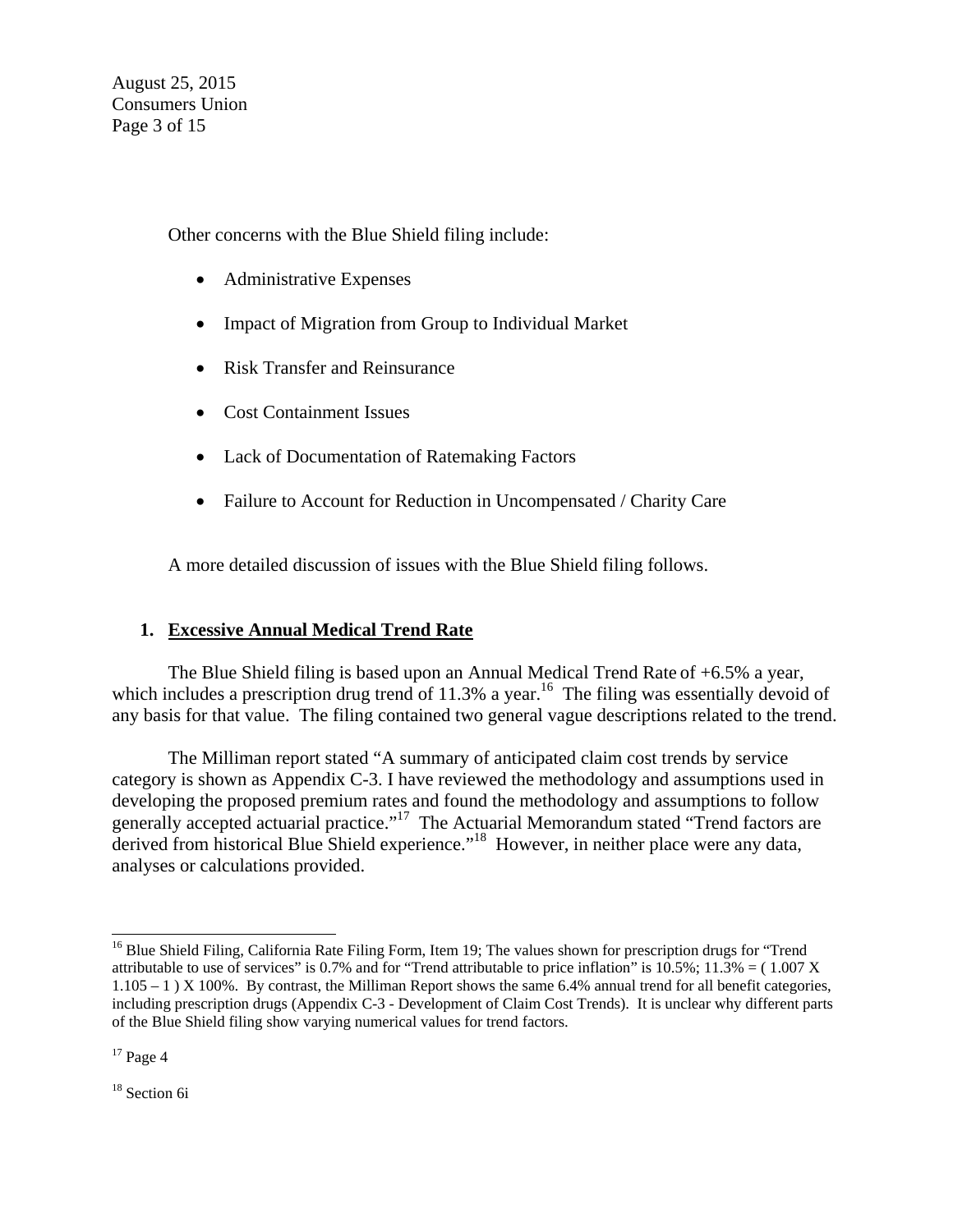August 25, 2015 Consumers Union Page 4 of 15

Given this lack of information in the Blue Shield filing, we reviewed other sources of information regarding an appropriate trend factor. These sources are consistent with a medical loss trend lower than 6.5%.

Altarum Institute has reported "Health care prices in June 2015 were 1.1% higher than in June 2014, the third consecutive month at that rate. The June 2015 12-month moving average held at 1.4%, the same as the May level. Year-over-year hospital prices rose 0.7% in June, equal to the May rate. Physician and clinical services prices fell 1.2%, a tenth lower than May and the steepest drop seen in Altarum Institute's data series extending back to 1990. Other non-durable medical products prices fell 1.6%. Prescription drug prices rose 4.8%, down from 5.3% in May." $^{19}$ 

The medical trend used by Blue Shield is more than twice as much as the 3.0% annual trend used by Kaiser. The Kaiser filing for rates effective January 1, 2015 states "The Plan has projected an overall Medical Trend of 3.0%."<sup>20</sup> Milliman, the actuarial firm that provided the Independent Actuarial Certification for both the Blue Shield and Kaiser filings, stated in relation to the 3.0% trend used in Kaiser filing that "I have reviewed the methodology and assumptions used in developing the proposed premium rates and found the methodology and assumptions to follow generally accepted actuarial practice."<sup>21,22,23</sup>

Blue Shield claims there are two main drivers of the proposed rate increase – those being Core Trend and the Transitional Reinsurance Program.<sup>24</sup> With regard to the Core Trend issue; Blue Shield states "Rates for Blue Shield are also impacted by the growth in high cost specialty drugs, led by expensive new drugs like Sovaldi. The proliferation of these high cost drugs, and continued increases in pricing for existing drugs, have a direct impact on rates to our members." However, Milliman has discussed various issues in forecasting specialty drug trends and found that, "Although producing accurate forecasts is inherently difficult, we found that, in the past,

<sup>&</sup>lt;sup>19</sup> Price Brief, August 13, 2015; http://altarum.org/our-work/cshs-health-sector-economic-indicators-briefs

<sup>&</sup>lt;sup>20</sup> Kaiser Foundation Health Plan, Inc. filing, SERFF Tracking #: KHPI-130043097; Exhibit E-1, Page 6

<sup>21</sup> *Ibid*., Milliman Report – Page 4

 $22$  The same actuary from Milliman, Ms. Susan E. Pantely, provided the independent actuarial certification for both the Blue Shield and Kaiser filings.

<sup>&</sup>lt;sup>23</sup> The trend used by Kaiser and found to be appropriate by Milliman split by medical component was 2.5% for everything other than prescription drugs and 9.1% for prescription drugs. *Ibid*., Milliman Report – Appendix C-1

<sup>&</sup>lt;sup>24</sup> http://wpso.dmhc.ca.gov/ratereview/Detail.aspx?lrh= kMogolOcn98%24; File Name "2016 Part II Rate Justification DMHC"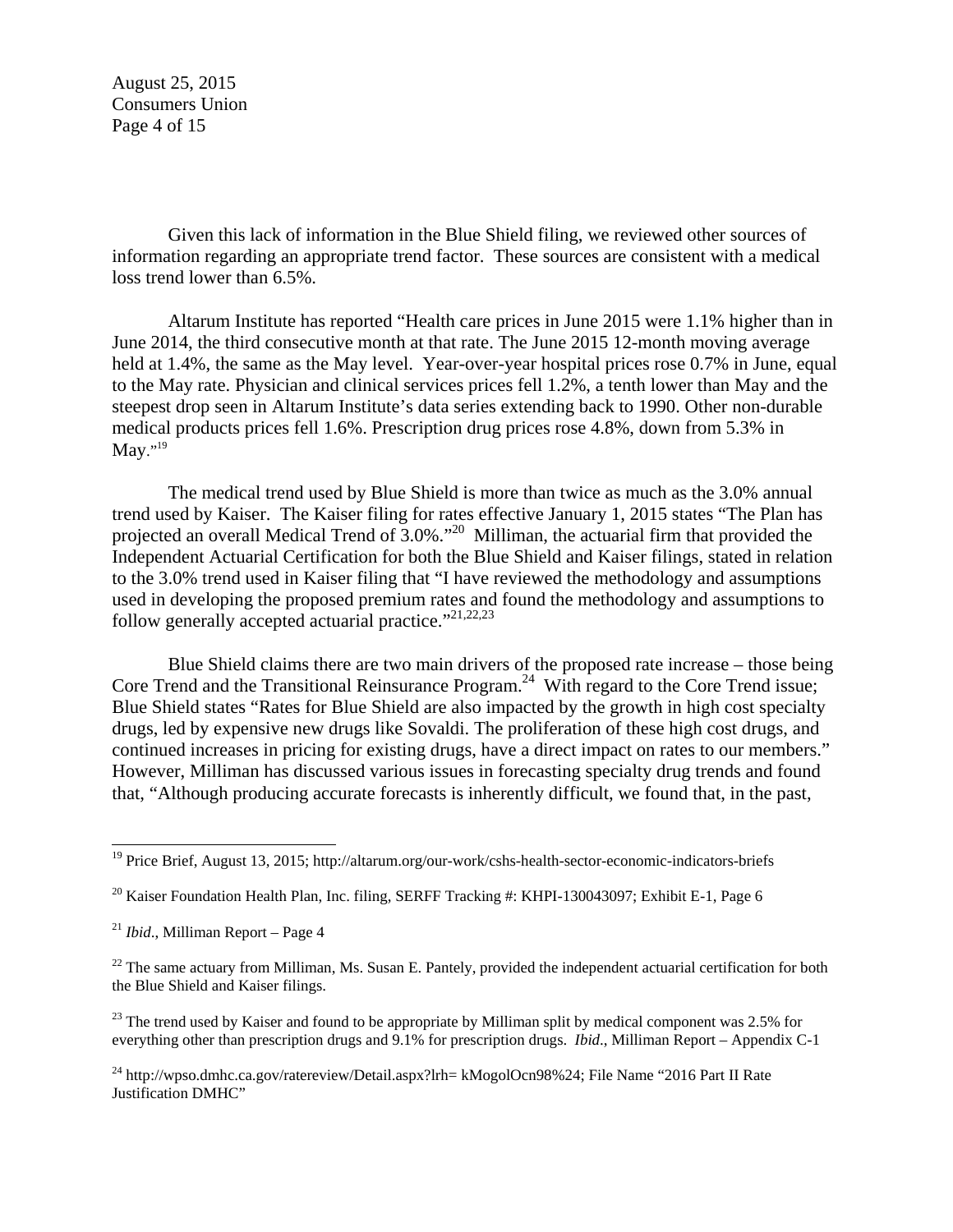August 25, 2015 Consumers Union Page 5 of 15

PBM [Pharmacy Benefit Managers] forecasts were systematically overstated – sometimes by as much as nine percentage points for near term forecasts."<sup>25</sup>

Another issue to consider is the California Integrated Data Exchange (Cal INDEX) jointly "founded through \$80 million in seed funding from Blue Shield of California and Blue Shield Blue Cross".<sup>26</sup> The stated goals of Cal INDEX include:<sup>27</sup>

- Improve the quality of care by providing clinicians with a unified statewide source of integrated patient information
- Provide patients with a seamless transition between health plans or across various healthcare professionals and hospitals
- Improve efficiency and reduce the cost of healthcare
- Encourage healthcare technology innovation
- Improve public health by providing de-identified data for medical research

Recently the CEO of CalINDEX stated "This future requires payers and providers to share data if they are to share risk appropriately. That's where Cal INDEX – leveraging the integration of payer and provider data – will help power these new value-based arrangements. Integrating data and making it available at the point of care will help prevent unnecessary or duplicative care – no need to order another expensive test if the patient had the same one on their last visit – while giving doctors, nurses and other providers a more complete picture of the patient's health. That's a much brighter future for patients and our economy, and that's why we at Cal INDEX are excited to enable the adoption of value based care."28

These items should lower the cost of providing healthcare – both medical costs and administrative expenses. The filing has not shown how this has been taken into account, either by lowering trend factors or otherwise adjusting downward the projected costs.

 $25$  "Understanding Specialty Drug Forecasts", Milliman, February 2015; www.phrma.org/sites/default/files/pdf/milliman-specialty-drug-forecasts.pdf

<sup>&</sup>lt;sup>26</sup> https://www.blueshieldca.com/bsca/about-blue-shield/newsroom/calindex-launch-080514.sp

<sup>27</sup> *Ibid*.

<sup>28</sup> CEO Blog, May 13, 2015; https://www.calindex.org/leveraging-data-value-based-care/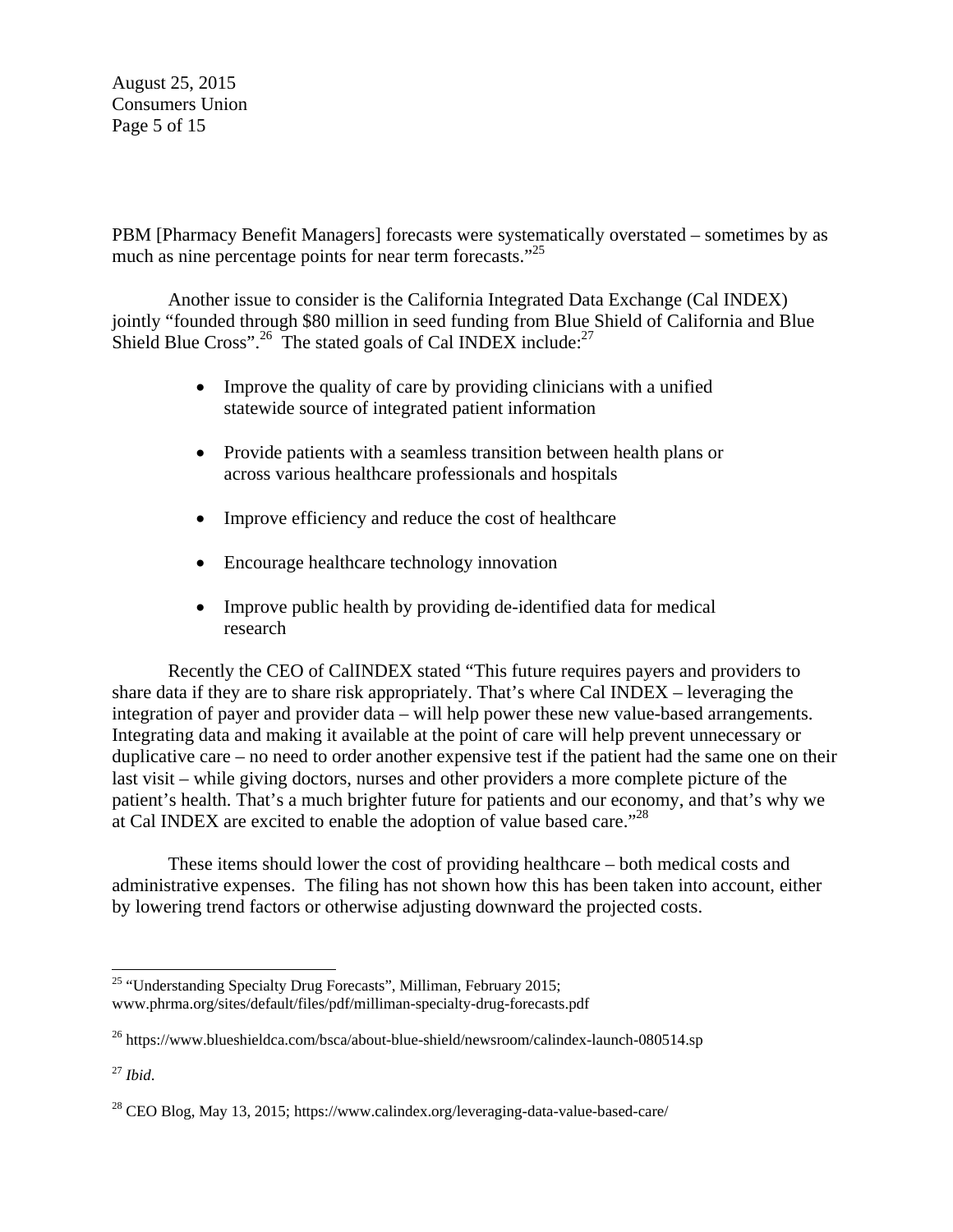August 25, 2015 Consumers Union Page 6 of 15

All of this information demonstrates that the overall annual cost trend of  $+6.5\%$  a year, as well as the prescription drug trend of 11.3% a year, used by Blue Shield are both excessive and unsupported.

# **2. Administrative Expenses**

The provision included in rates for administrative expenses increased significantly from 2015 to 2016, by 27.0%, as shown in the following table.

| <b>Expense Category</b>                                                    |               | 2015          |          | 2016          | Change        |
|----------------------------------------------------------------------------|---------------|---------------|----------|---------------|---------------|
| <b>Medical Administrative PMPM</b><br><b>Pediatric Administration PMPM</b> | S.            | 28.28<br>1.03 | <b>S</b> | 36.13<br>1.08 | 27.8%<br>4.9% |
| Total General & Administrative PMPM                                        | $\mathcal{S}$ | 29.31         |          | 37.21         | 27.0%         |

Source: Milliman Report, page 7, item 16

A sufficient explanation was not provided by Blue Shield for this large increase. The filing only states "Administrative expense load assumptions were developed from Blue Shield historical expense costs, with appropriate trend adjustments to 2016.<sup>29</sup> We do not believe it is reasonable to assume that expenses PMPM will increase 27% from 2015 to 2016.

These expenses as a percent of premium increased from 7.80% for 2015 to 9.28% in 2016, which would increase the rates by about  $1.5\%$ .<sup>30,31</sup> We do not believe that this increase in administrative expenses was justified.

l

<sup>29</sup> Actuarial Memorandum, page 6, Section VIIIa

<sup>30</sup> Milliman Report, page 7, item 16

 $31$  The Blue Shield filing claims that the increase in administrative expenses results in a  $-1.6\%$  decrease in rates. (Actuarial Memorandum, page 1, item II) No explanation was provided by Blue Shield as to why they believe a significant increase in the administrative expenses would have the impact of decreasing rates.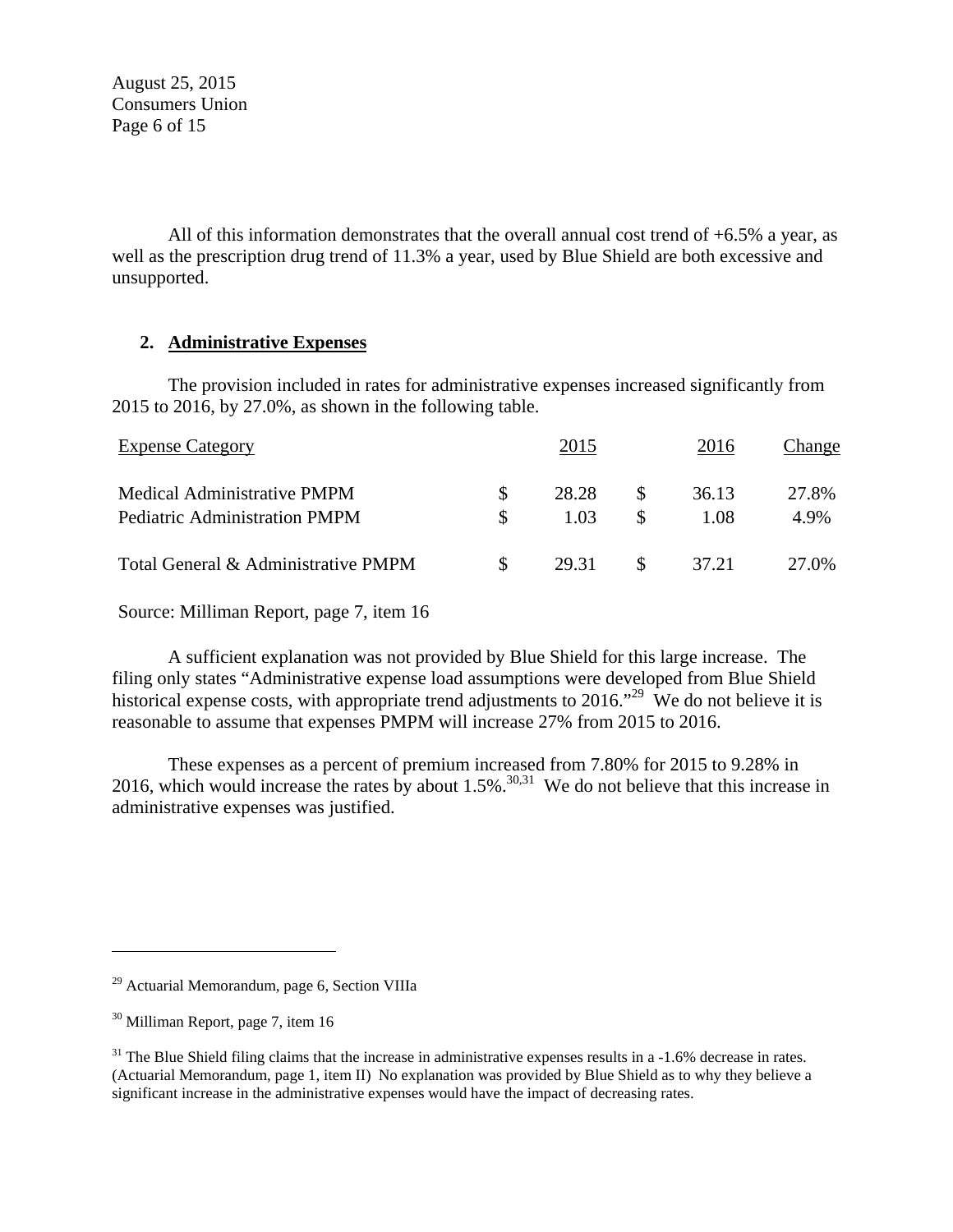August 25, 2015 Consumers Union Page 7 of 15

# **3. Impact of Migration from Group to Individual Market**

Blue Shield claims that migration from the group market to the individual market will increase costs, stating "The migration from group coverage to the Individual market is expected to increase the overall morbidity of the insured population, as we have compared the relative health of our own members who have migrated from group coverage."<sup>32</sup> Blue Shield alleged this would have a 1.7% impact in 2015 and a 1.2% impact in 2016. However, Blue Shield did not provide any actual data or analysis to support its assertion.

Milliman examined the issue of the impact of migration from the group to individual market and stated "Based on our analyses of this limited information, along with Milliman data on morbidity differences that are due to underwriting change and case size from our 2014 Health Cost Guidelines<sup>TM</sup> and experience of the consultants conducting this analysis, we believe the difference in morbidity levels may be between 10% and 20% higher in the individual public exchange compared to the large group employer-sponsored insurance market.<sup>33</sup> Milliman further projected that based upon this difference in morbidity, the impact of migration from the group to individual market could *reduce* public exchange premiums from -3.3% to -11.7%.<sup>34</sup> These results by Milliman, who performed the actuarial certification for this filing, are the complete opposite of what was assumed by Blue Shield in its rate calculations.

Based upon the Milliman report, the migration from the group to individual market can be expected to result in lower premium rates as opposed to higher rates as was assumed by Blue Shield.

#### **4. Risk Adjustment and Reinsurance**

The Blue Shield filing reflects projected risk adjustment and reinsurance amounts PMPM of \$21.92 and \$22.10, respectively.<sup>35</sup> The filing was essentially devoid of support for these specific amounts.

<sup>34</sup> *Ibid*.

<sup>&</sup>lt;sup>32</sup> Actuarial Memorandum, page 3, Section Va

<sup>&</sup>lt;sup>33</sup> "Employer-sponsored health insurance migration to public health insurance exchanges: Potential effect on exchange premiums", Milliman, December 2014, http://us.milliman.com/insight/2015/Employer-sponsored-healthinsurance-migration-to-public-health-insurance-exchanges-Potential-effect-on-exchange-premiums/

<sup>&</sup>lt;sup>35</sup> Actuarial Memorandum, page 6, Section VII - This reinsurance amount is gross of the fee of \$2.25. On a net basis after the fee, the reinsurance amount is \$19.86.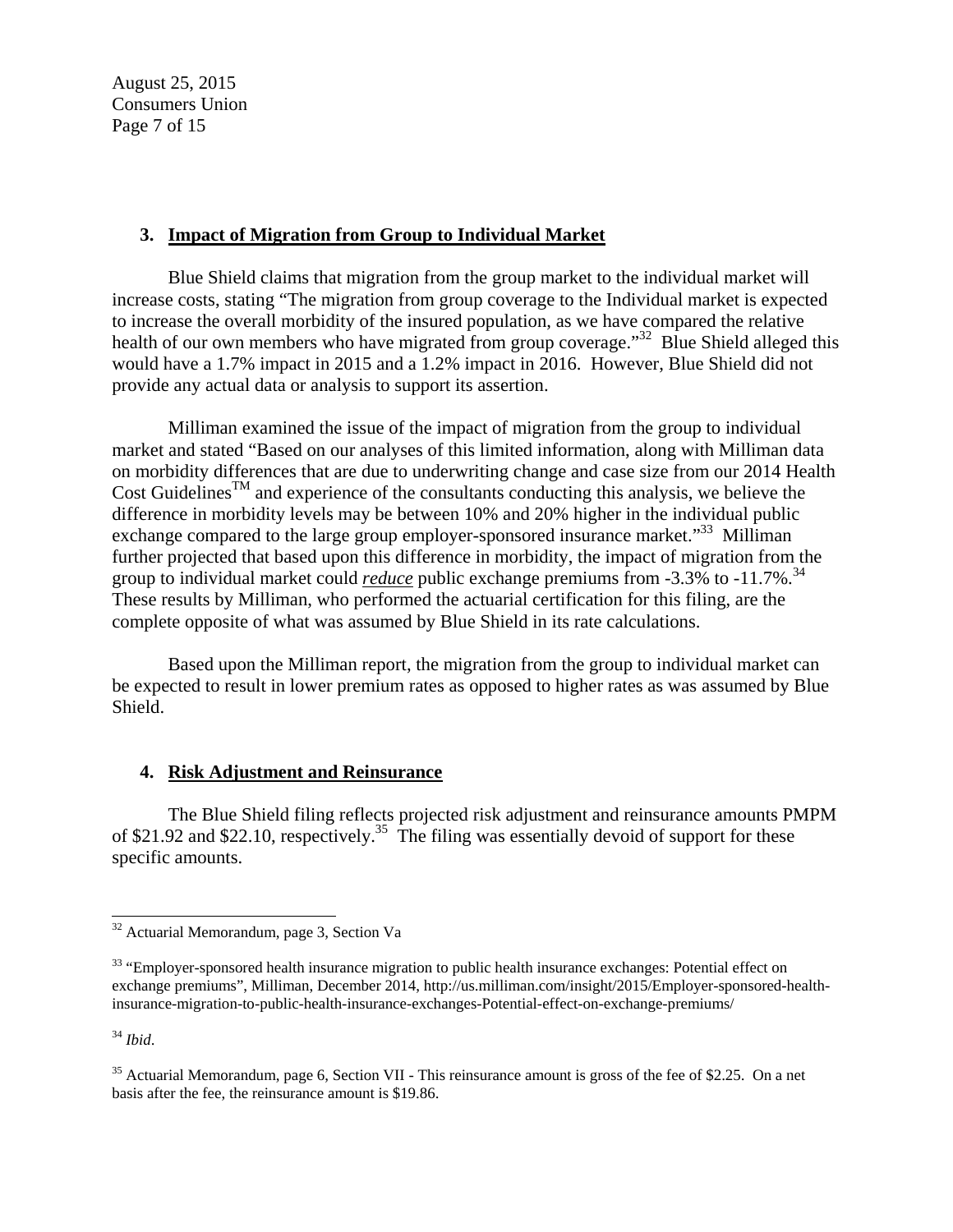August 25, 2015 Consumers Union Page 8 of 15

With regard to risk adjustment the filing states "Our risk adjustment projections are based on the results from a statewide study conducted by an external consulting firm.<sup>536</sup> The filing, however, does not identify the consulting firm, provide any details about this study or provide any numerical values from the study applicable to the market as a whole or Blue Shield specifically. The reliability of that study is called into question by the fact that for 2014, the actual risk adjustment payments to Blue Shield of  $$135$  million<sup>37</sup> exceeded the amount projected by Blue Shield based upon that study of \$113 million<sup>38</sup> by about 19%. A similar understatement of risk adjustment recoveries based upon that model for 2016 would result in an inflated rate indication.

On the issue of reinsurance the filing states "We estimated the percentage of claims that would be covered by the temporary reinsurance program based on 2014 experience."<sup>39</sup> The filing, however, does not explain how this estimate was made, provide any of the information used, or explain how that data was analyzed.

The virtual complete absence of meaningful data and information regarding how the specific numerical values in the filing were derived, makes it is difficult to analyze and evaluate the particular figures used for the projected risk adjustment and reinsurance amounts.

#### **5. Cost Containment Issues**

Given the inflated cost trend proposed by Blue Shield, a possible issue is whether Blue Shield is taking reasonable steps to control health care costs.

The applicable statute requires Blue Shield to include specific information on cost containment issues: $40$ 

> (c) A health care service plan subject to subdivision (a) shall also disclose the following aggregate data for all rate filings submitted

38 Actuarial Memorandum, page 2, Section IIIc

<sup>39</sup> *Ibid*.

 $\overline{a}$ <sup>36</sup> *Ibid*.

<sup>37</sup> *Summary Report On Transitional Reinsurance Payments And Permanent Risk Adjustment Transfers For The 2014 Benefit Year*; June 30, 2015; https://www.cms.gov/CCIIO/Programs-and-Initiatives/Premium-Stabilization-Programs/Downloads/RI-RA-Report-Draft-6-30-15.pdf

 $40$  California Health and Safety Code Section 1385.03(c)(3)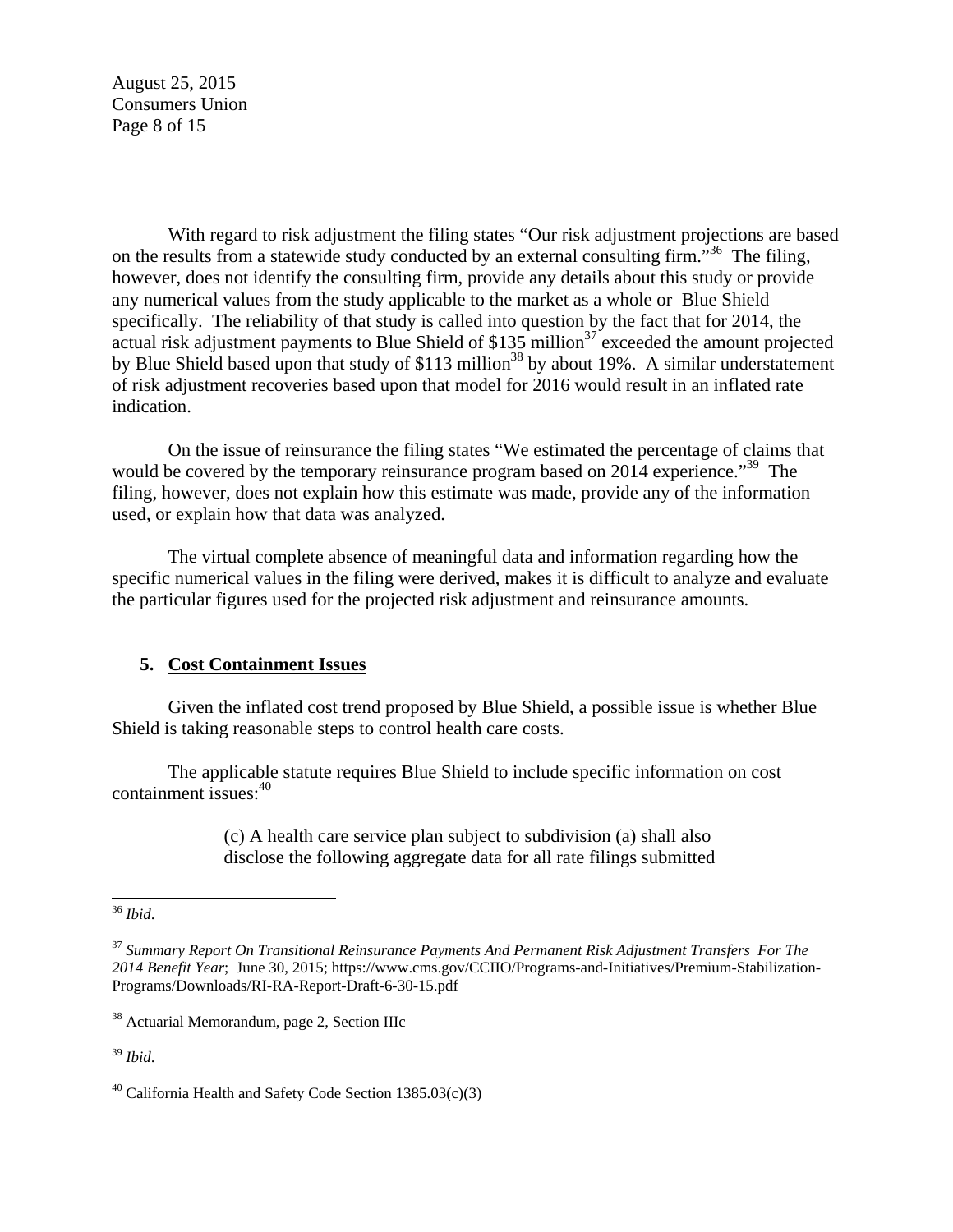August 25, 2015 Consumers Union Page 9 of 15

 $\overline{a}$ 

under this section in the individual and small group health plan markets: …

(3) Any cost containment and quality improvement efforts since the plan's last rate filing for the same category of health benefit plan. To the extent possible, the plan shall describe any significant new health care cost containment and quality improvement efforts and provide an estimate of potential savings together with an estimated cost or savings for the projection period.

Despite this requirement, the Blue Shield filing did not contain relevant useful information on the issue of cost containment. The filing includes a value for Quality Improvement Expense of \$2.56 PMPM.<sup>41</sup> This is a decrease of -25% below the value of \$3.42 from the prior filing.<sup>42</sup> No discussion or explanation was provided as to why the amount being spent for Quality Improvement was decreasing, or the adverse impact this would have on policyholders.

This is a critical issue for not just Blue Shield, but also other insurance companies, as well as health care providers. It has been estimated that about 30% of health care expenditures are wasted.<sup>43</sup> With rising costs making health care a significant financial burden for many people, DMHC can encourage all insurance companies to strengthen efforts to contain costs by cutting waste and focusing on prevention and other proven strategies that keep patients healthier. Various programs can be expected to control, and have reduced, health care costs.

Given this situation, Blue Shield should explain why it is decreasing the amount being spent for Quality Improvement.

<sup>&</sup>lt;sup>41</sup> Milliman Report, Appendix C-1 - Projected Medical Loss Ratio - The derivation of this value was not provided.

<sup>42</sup> SERFF Tracking #: BCCA-129656912, Milliman Report, Appendix C-1 - Projected Medical Loss Ratio - The derivation of this value was not provided.

<sup>43</sup> Institute of Medicine, *Best Care at Lower Cost: The Path to Continuously Learning Health Care in America* (2012), available at http://iom.edu/Reports/2012/Best-Care-at-Lower-Cost-The-Path-to-Continuously-Learning-Health-Care-in-America.aspx -- "Current waste diverts resources; the committee estimates \$750 billion in unnecessary health spending in 2009 alone." Compared to the 2009 Health Care Expenditures of \$2.5 trillion, this is 30%.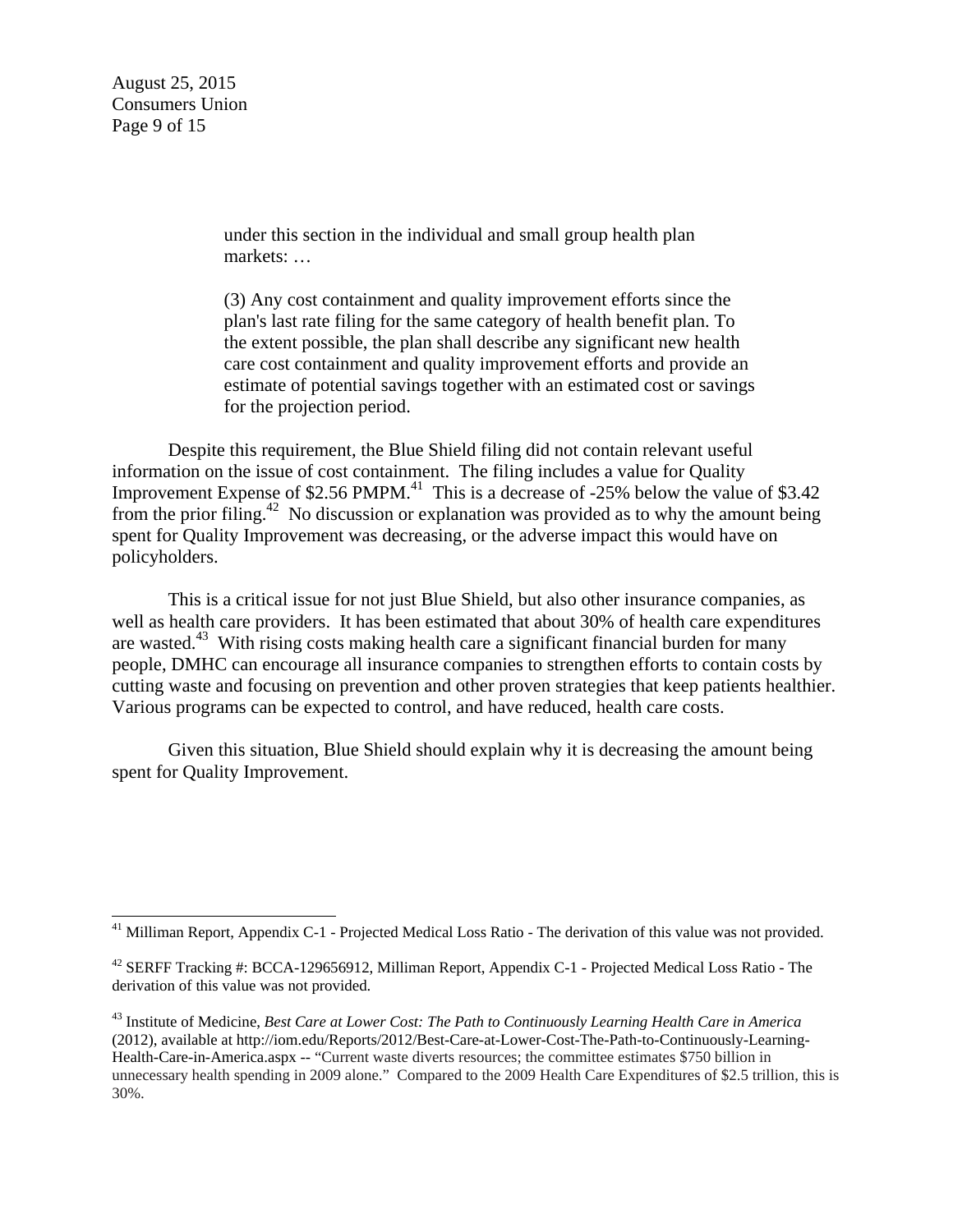August 25, 2015 Consumers Union Page 10 of 15

# **6. Blue Shield Filing Included Numerous Factors That Were Not Adequately Supported**

The derivation of the January 1, 2016 Rates by Blue Shield was based upon numerous assumptions for which adequate support was not provided. We previously discussed the medical trend factor and showed that the annual value of 6.5% included in the Blue Shield filing was excessive and unsupported.

Blue Shield provided the following as the drivers of the rate increase.<sup>44</sup>

| <b>Updated Experience</b>      | 0.7%    |
|--------------------------------|---------|
| Core Trend                     | 6.0%    |
| <b>Health Status</b>           | 0.4%    |
| Reinsurance                    | 4.1%    |
| <b>Changes in Benefits</b>     | 0.4%    |
| <b>Risk Adjustment</b>         | $-5.2%$ |
| Other                          | 0.0%    |
| <b>Administrative Expenses</b> | $-1.6%$ |
| Margin (before taxes)          | 0.0%    |
| 2016 Rate Increase             | 4.6%    |

It is unclear why updated experience would cause the rates to increase. The 2014 experience period underlying this filing was favorable for Blue Shield; and a Medical Loss Ratio Rebate from Blue Shield to policyholders of about \$62 million was required based upon that experience.

An important consideration in projecting the experience for 2016 is that it is likely that the mix of customers enrolling for health coverage in 2016 will be younger and healthier than those who signed up for 2014. This expected difference in the health status between the early enrollees in 2014 compared to later enrollees is a generally recognized actuarial concept, as expressed by the American Academy of Actuaries: "In general, higher-cost individuals are more likely to enroll early during the open enrollment period and in the first year of the program. Lower-cost individuals are more likely to enroll later during the open enrollment period and perhaps in later years as the individual mandate penalty increases."45 Furthermore, it is probable that the people with underlying health concerns that could drive pent-up demand likely obtained coverage in 2014 and had those problems addressed. Therefore, pent-up demand should be less

<sup>&</sup>lt;sup>44</sup> Actuarial Memorandum, page 1, Section II

<sup>45 &</sup>quot;Drivers of 2015 Health Insurance Premium Changes," http://www.actuary.org/content/actuaries-shed-light-2015 health-insurance-premium-changes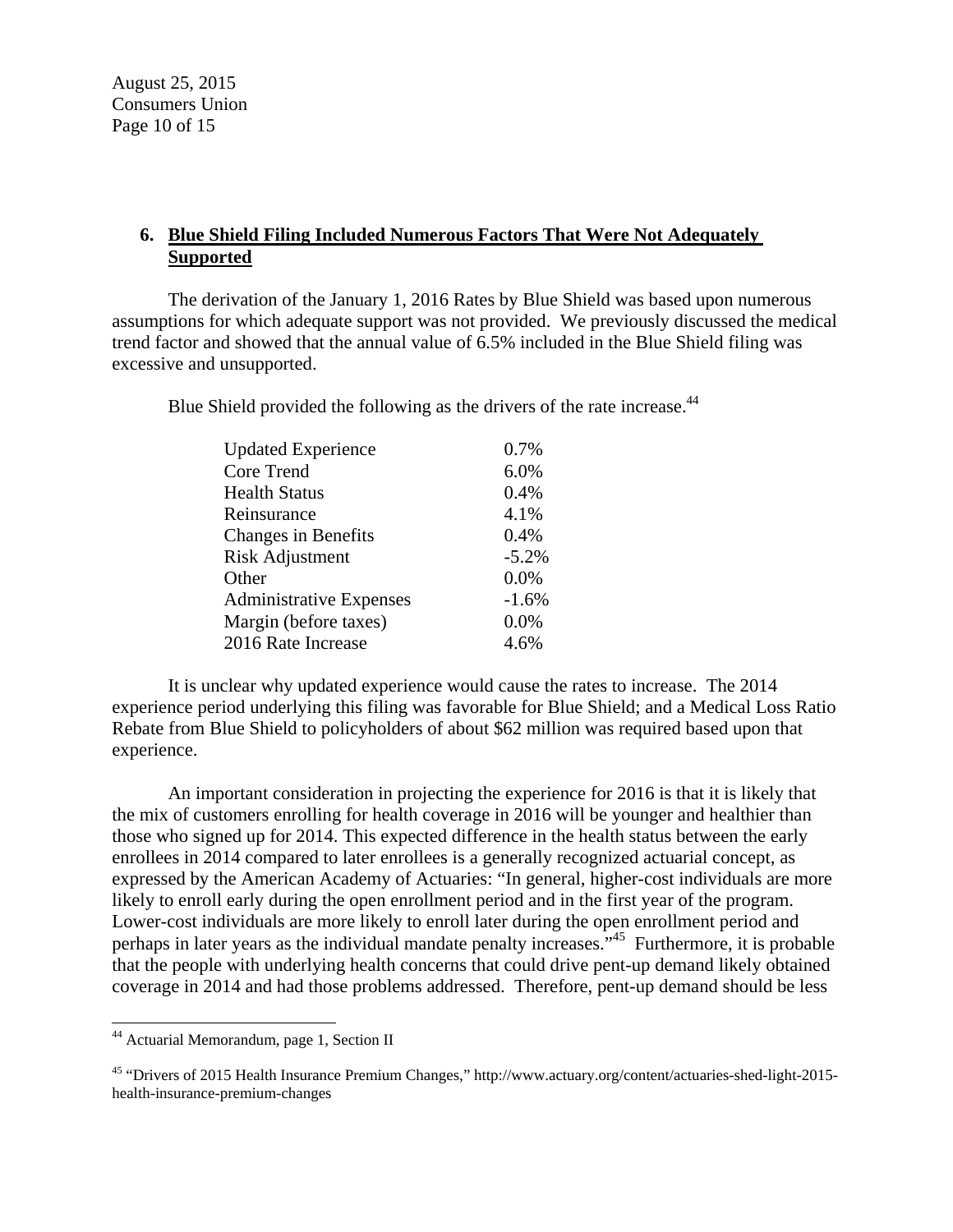August 25, 2015 Consumers Union Page 11 of 15

of an issue in 2016 than 2014.

Milliman has stated the following with respect to morbidity in 2015 compared to 2014: $^{46}$ 

Many actuaries believe that the total morbidity of the 2015 individual market will improve relative to 2014 due to increasing participation in the market. …

As these factors drive increased participation in the market in 2015, overall morbidity is generally expected to improve, which will help to mitigate rate increases.

Milliman has stated the following with respect to pent-up demand in 2015 compared to  $2014$ :<sup>47</sup>

> Known as pent-up demand, this factor reflects the temporary increase in health-related expenditures as previously uninsured or underinsured individuals seek care that was delayed due to a prior lack of adequate coverage. Many believe that the impact of pent-up demand lasts a year or less. Thus, as the proportion of the 2015 population that was previously uninsured is expected to decrease—as many uninsured individuals will have obtained insurance in 2014 thanks to ACA—the impact of pent-up demand on claim costs is also expected to decrease relative to 2014. This should help to mitigate 2015 rate increases in the individual market.

Wakely consulting group has stated "there is general consensus that the remaining uninsured population who may take-up insurance in 2016 is generally healthier than the population of previously uninsured individuals who have already entered the market".<sup>48</sup>

The Society of Actuaries studied the issue of pent-up demand for newly enrolled in 2014 and found it to exist.<sup>49</sup> The study stated "Pent-up demand has been studied for years, and there is

<sup>47</sup> *Ibid*.

<sup>46</sup> http://us.milliman.com/insight/2013/What-now-2015-individual-market-pricing-Morbidity-and-otherconsiderations/

<sup>&</sup>lt;sup>48</sup> Considerations for 2016 Health Insurance Rate Development, Filing and Review, March 2015, http://www.wakely.com/wp-content/uploads/2015/04/White-Paper-2016-Rate-Considerations.pdf

<sup>&</sup>lt;sup>49</sup> Indications of Pent-up Demand New ACA enrollee use of preference-sensitive services, April 2015, https://www.soa.org/research/research-projects/health/2015-pent-up-demand.pdf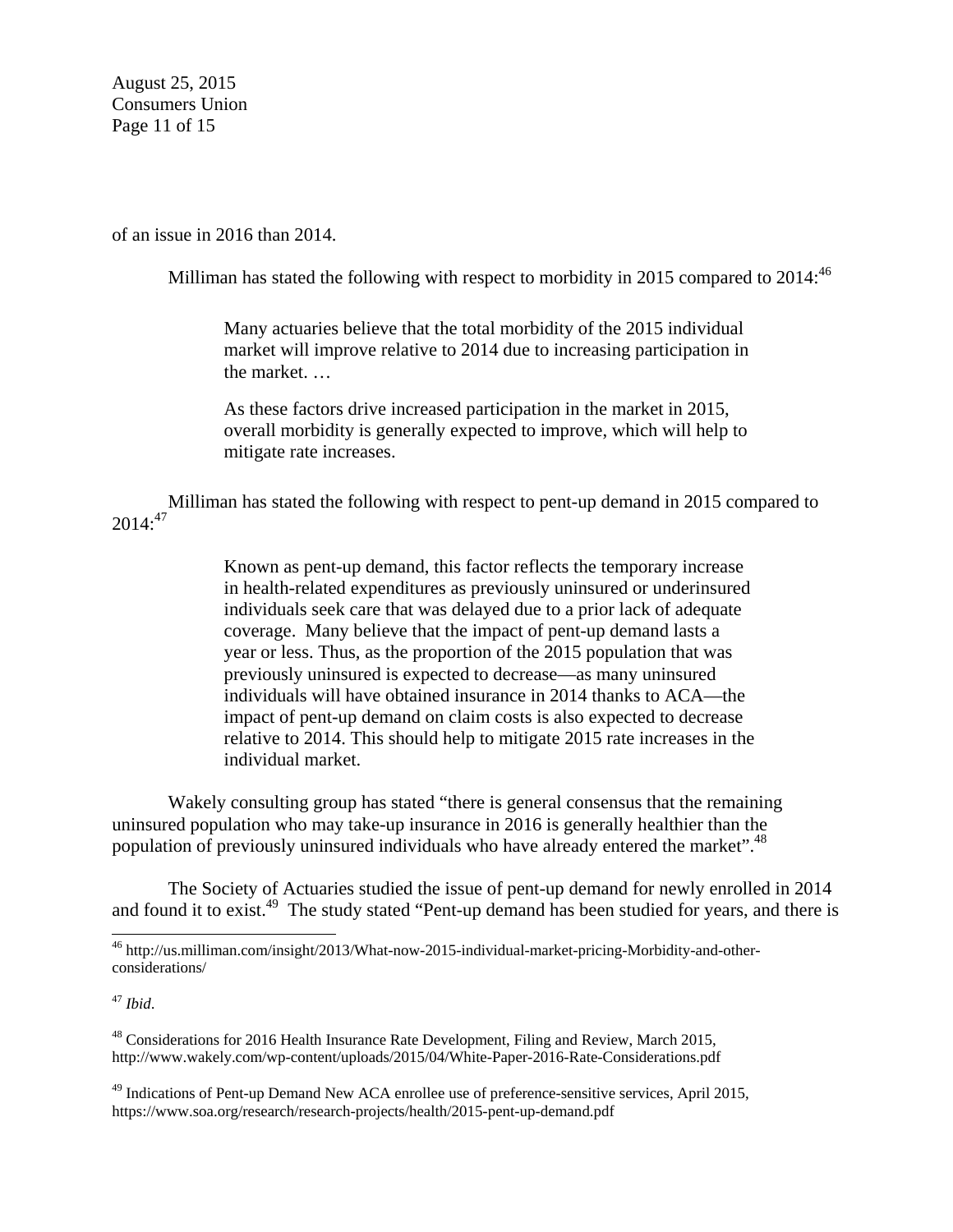August 25, 2015 Consumers Union Page 12 of 15

a consensus that it exists and that it is transitory." For the 2016 period, the pent-up demand from new enrollees in 2014 can be expected to be significantly dissipated, which should provide for a relative reduction in costs for those newly insured in 2014. This should be adequately reflected in the rates implemented for 2016.

With regard to Administrative Expenses, we previously discussed the unsupported increase of 27% in overall administrative expenses included in the filing.

With regard to profit, it has already been pointed out that Blue Shield has about \$3.7 billion of Tangible Net Equity Excess. Therefore, instead of increasing the profit provision included in its filing, Blue Shield could easily have kept its profit provision at the same level or even lowered that value. The filing states "The proposed rate increase reflects an expected contribution to surplus of 2.09% or \$8.37 PMPM. Please note that this represents an increase of 0.1 % from 2015.<sup> $50,51$ </sup> This is the second year in a row that Blue Shield increased the profit included in the rates charged to policyholders.<sup>52</sup> Blue Shield has more than sufficient Tangible Net Equity to operate with a 0% profit provision during 2015 and still be in a financially secure position.53

It would be appropriate for the Department of Managed Health Care to request that Blue Shield provide the underlying support and detailed calculations for the numerous factors and assumptions used in the filing to derive the proposed rates.

#### **7. Failure to Account for Reduction in Uncompensated / Charity Care**

Blue Shield does not appear to have adjusted its cost projections to reflect a reduction in uncompensated care and charity care (i.e., "bad debt") from the Affordable Care Act's expansion of coverage. The savings associated with these reductions could be substantial, and should be passed along to consumers in the form of lower rates.

<sup>&</sup>lt;sup>50</sup> Actuarial Memorandum, page 7, Section VIIIb

 $<sup>51</sup>$  Since Blue Shield admits that it is increasing the profit provision included in its rates, it is unclear why Blue</sup> Shield also claims this has a 0.0% impact on the proposed rates.

 $52$  The prior Blue Shield filing stated "Proposed pricing reflects an expected contribution to surplus of 1.95% or \$7.35 PMPM. Please note that this represents an *increase* of 0.8% from 2014 and better aligns with our commitment to limit annual net income to 2% of revenue across the company." Blue Shield filing, SERFF Tracking #: BCCA-129656912, Actuarial Memorandum, Section 9b (emphasis added)

 $53$  Even without an explicit profit provision, Blue Shield can expect earnings from investment income, which would increase the Tangible Net Equity.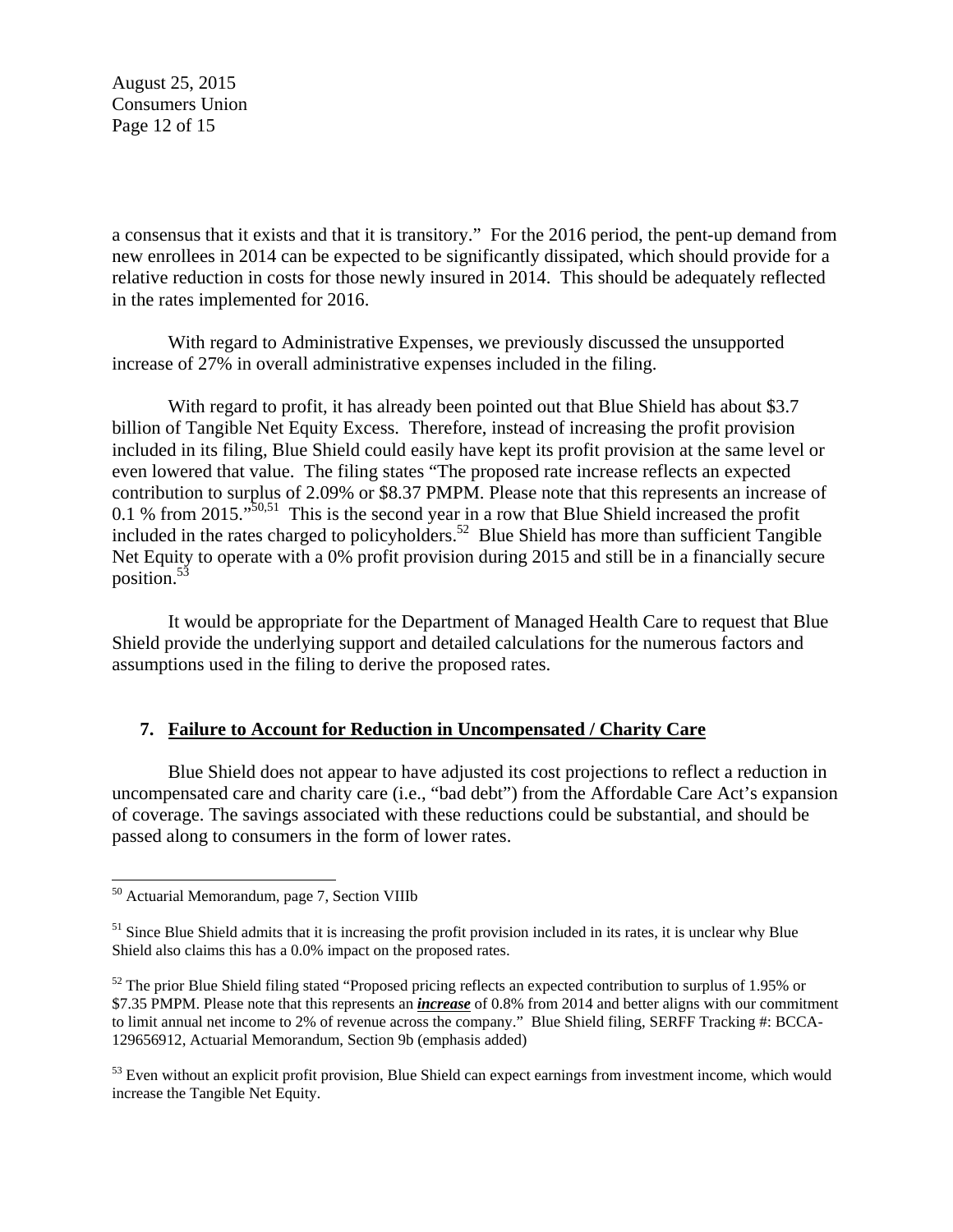August 25, 2015 Consumers Union Page 13 of 15

Among the outcomes of this expansion has been a reduction in uncompensated hospital care for uninsured individuals. Since the uninsured often cannot pay for their own care out of pocket, the cost of providing needed care in emergency situations is frequently shifted onto the insured population and is reflected in the reimbursement rates insurers pay hospitals and other health care providers for various services. This is the so-called "bad debt" factor, and the anticipated reduction in bad debt should exert substantial downward pressure on hospital rates.

Blue Shield's filing is silent on this issue, and hence it is not possible to know what, if any, consideration Blue Shield gave to this issue in developing the rates it proposed to charge to California policyholders.

Actual experience shows that there have been substantial reductions in uncompensated / charity care. "Based on estimated coverage gains in 2014, ASPE estimates that hospital uncompensated care costs were \$7.4 billion lower in 2014 than they would have been had coverage remained at its 2013 level, at \$27.3 billion versus \$34.7 billion (Table 1). This represents a 21 percent reduction in uncompensated care spending."54 The savings in states that expanded Medicaid were higher than average, with a total savings of \$5.0 billion and a 26% reduction in uncompensated care costs.<sup>55</sup>

Historically there has been a large amount of uncompensated medical care in California, which has been estimated at \$2.4 billion for  $2010^{-56}$  As the uninsured population in California decreases as a result of the Affordable Care  $Act^{57}$ , the amount of uncompensated care will decrease, and that should result in a reduction in provider charges for commercial insurance coverage. Hence, as the uninsured population decreases in California, the amount of uncompensated care that is built into provider charges for commercial insurance coverage should decease, resulting in a lowering of those charges.

<sup>54</sup> *Insurance Expansion, Hospital Uncompensated Care, And The Affordable Care Act*; March 23, 2015; http://aspe.hhs.gov/pdf-document/insurance-expansion-hospital-uncompensated-care-and-affordable-care-act

<sup>55</sup> *Ibid*.

<sup>56</sup> California Health Care Almanac, published by the California Health Care Foundation, January 2013

 $57$  The California HealthCare Foundation projects that the number of uninsured in California will drop from 5.6 million in 2013 to 3.1 million in 2019. As a percent of the insured population, that is a decrease from 19.4% in 2013 to 9.5% in 2019, or a reduction by more than ½. "Where Will Californians Get Insurance?" www.chcf.org/translation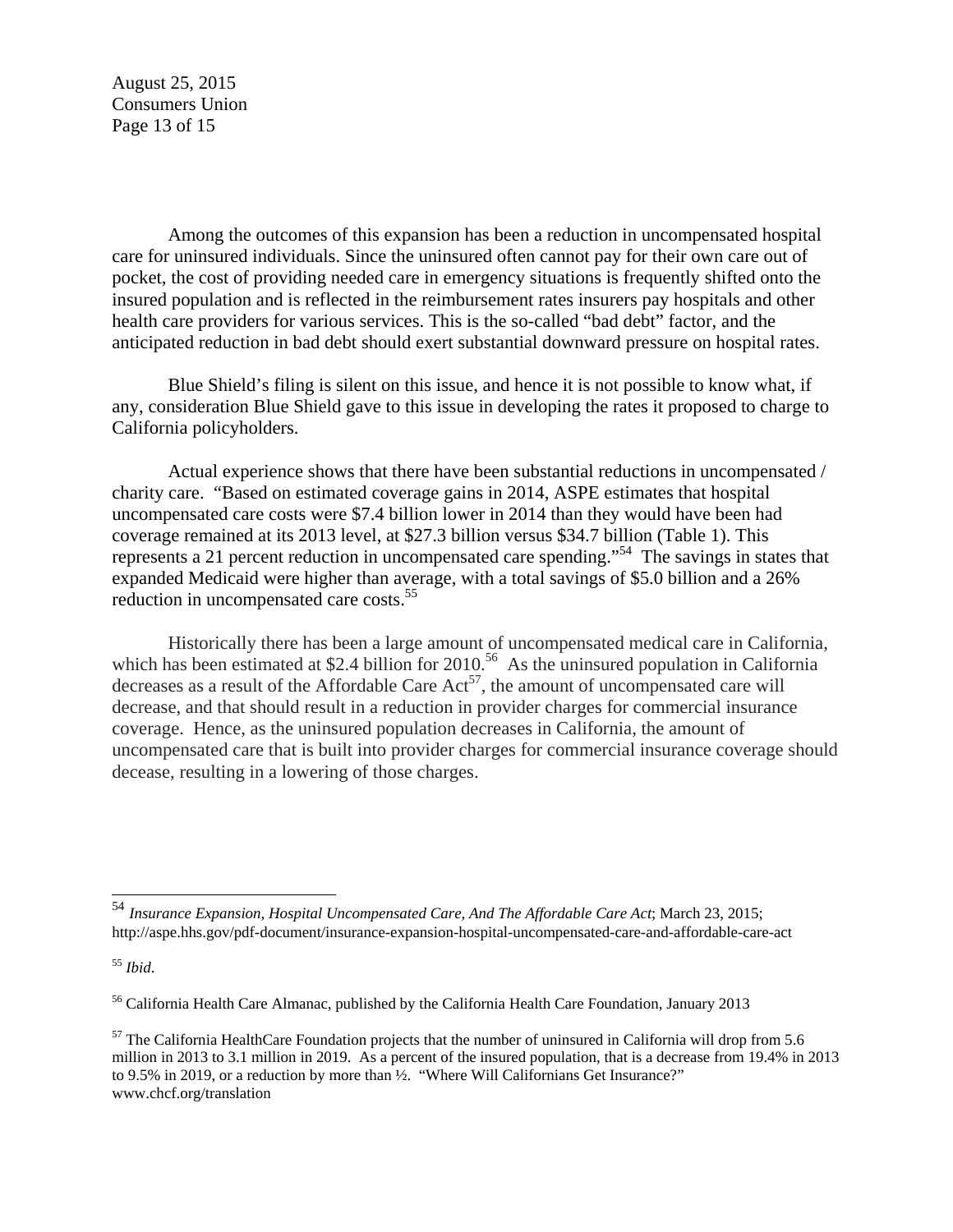August 25, 2015 Consumers Union Page 14 of 15

 $\overline{a}$ 

Actual experience for California under the ACA is already showing a large decrease in the uninsured population. The Commonwealth Fund has indicated that from July / September of 2013 to April / June 2014, the uninsured rate in California dropped by  $\frac{1}{2}$ , from 22% to 11%.<sup>58</sup>

A report prepared for Covered California by Milliman discusses this issue, stating in part "The Affordable Care Act has the potential to reduce the costs for commercially funded health services by reducing the impact of 'cost shifting.' Providers currently argue that they are underpaid for Medicare and Medi-Cal patients, and not paid for uninsured patients. In order to cover their costs and achieve target total revenue, the only reimbursement rates that the providers can negotiate are for commercial members. If providers believe that their revenue for services provided to Medi-Cal and for currently uninsured patients will increase in 2014, they may be willing to accept lower reimbursement for commercial patients, or possibly just for Exchange patients."<sup>59</sup>

The Blue Shield filing did not discuss how it took into account expected reductions in uncompensated care, how that should decrease provider charges for commercial insurance, and how that was reflected in the rate calculation.

 The available evidence is clear that the ACA has resulted in an increase in Medicaid enrollment and a decrease in charity care. A Colorado Hospital Association study confirms this stating in part $60$ :

- The Medicaid proportion of patient volume at hospitals in states that expanded Medicaid increased substantially in the first quarter of 2014. At the same time, the proportion of self-pay and overall charity care declined in expansion-state hospitals.
- Medicaid, self-pay and charity care showed no change outside normal variation for hospitals in non-expansion states in 2014.
- The increase in Medicaid volume, which occurred only in expansion states, is due to Medicaid expansion. The parallel decrease in self-pay and charity care shows that previously uninsured patients are now enrolled in Medicaid.

<sup>58</sup> http://www.commonwealthfund.org/interactives-and-data/chart-cart/issue-brief/gaining-ground-americans-healthinsurance-coverage-and-access-to-care/uninsured-rates-fell-sharply-in-california-and-texas

<sup>59</sup> Factors Affecting Individual Premium Rates in 2014 for California; March 28, 2013

<sup>60</sup> Impact of Medicaid Expansion on Hospital Volumes, June 2014, http://www.cha.com/Documents/Press-Releases/CHA-Medicaid-Expansion-Study-June-2014.aspx